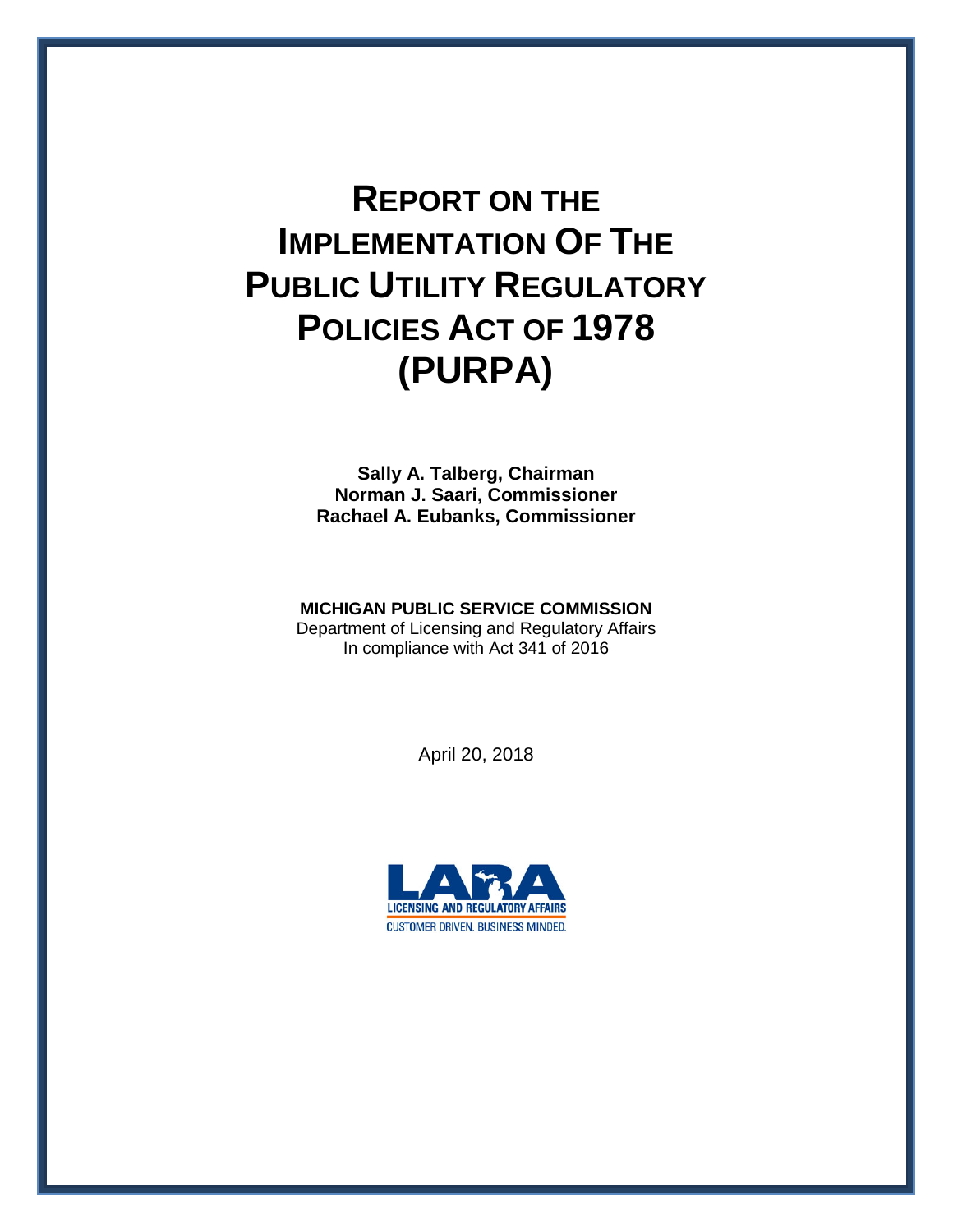# Table of Contents

| Wisconsin Electric Power Company and Wisconsin Public Service Corporation/Upper |
|---------------------------------------------------------------------------------|
| Supplemental, Backup, Maintenance, and Interruptible Power (Standby Service) 29 |
|                                                                                 |
|                                                                                 |
|                                                                                 |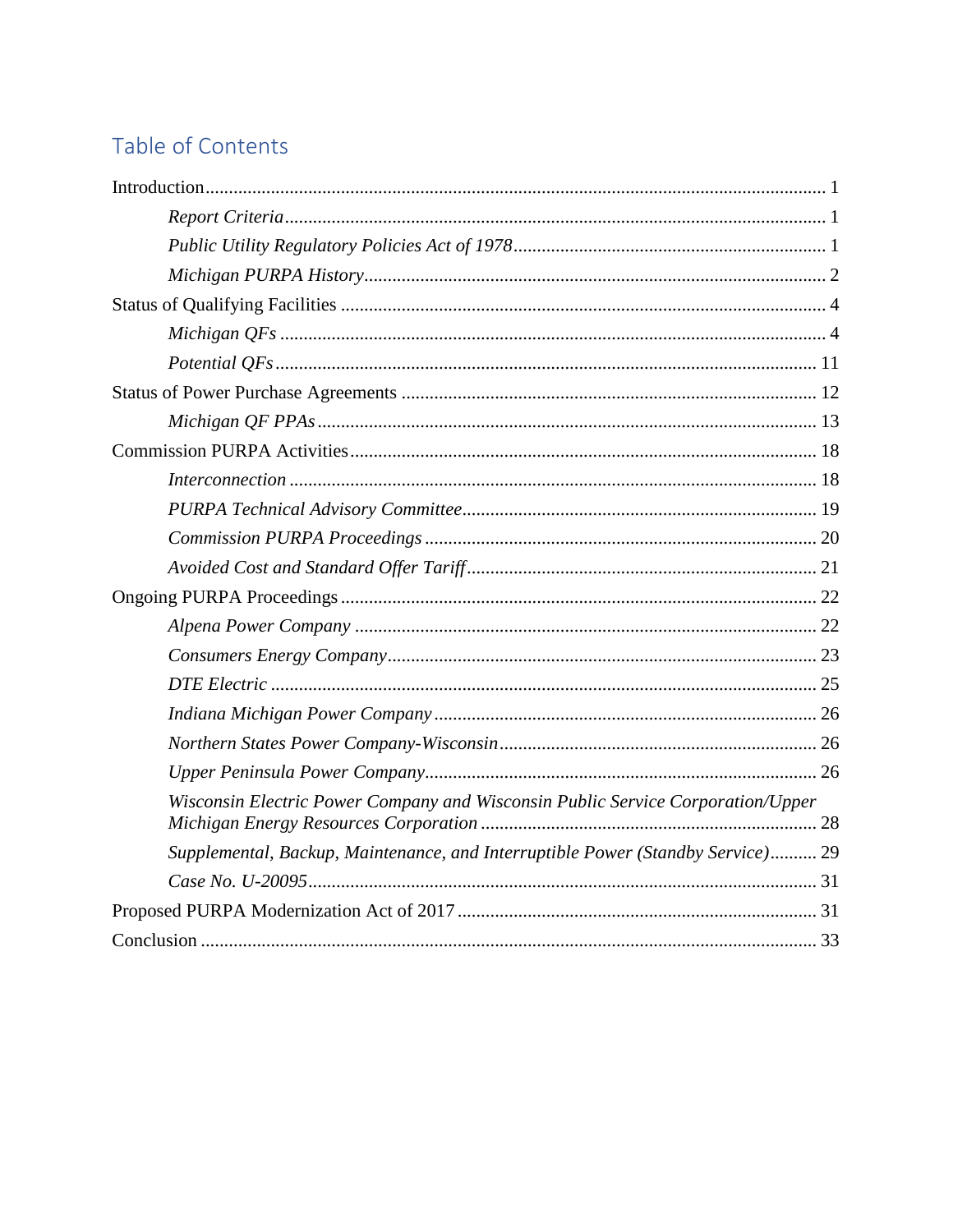#### <span id="page-2-0"></span>**Introduction**

#### <span id="page-2-1"></span>*Report Criteria*

On April 20, 2017, Public Act 341 of 2016 (PA 341) became effective. Section 6v outlines new requirements for the Commission to implement title II, section 210 of the Public Utility Regulatory Policies Act of 1978 (PURPA), a federal law. PA 341 requires that the Commission conduct a proceeding at least every five years to ensure that procedures and rate schedules, including avoided cost rates, are just and reasonable based on PURPA and Federal Energy Regulatory Commission (FERC) regulations and orders implementing PURPA. Within one year of the effective date of PA 341, and every two years thereafter, the Commission shall issue a report describing the status of qualifying facilities (QFs) in the state, the current status of power purchase agreements (PPAs) for each QF, and the Commission's efforts to comply with the requirements of PURPA. This is the Commission's first report to the legislature regarding PURPA in Michigan.

## <span id="page-2-2"></span>*Public Utility Regulatory Policies Act of 1978*

In 1978, Congress passed and the President signed the Public Utility Regulatory Policies Act, commonly referred to as PURPA. The main purpose of the act was to encourage the development of renewable electric energy and cogeneration resources without adversely affecting the retail rates of electric utilities. PURPA requires that electric utilities interconnect with a QF (provided the QF pays reasonable interconnection costs), purchase energy and capacity at the utility's avoided cost, and sell supplemental, backup, maintenance, and interruptible power (standby service) to the QF on a non-discriminatory basis.<sup>[1](#page-2-3)</sup>

<span id="page-2-3"></span> $<sup>1</sup>$  Avoided costs means the incremental costs to an electric utility of electric energy or capacity or both which, but for</sup> the purchase from the qualifying facility or qualifying facilities, such utility would generate itself or purchase from another source. CFR §292.101(6).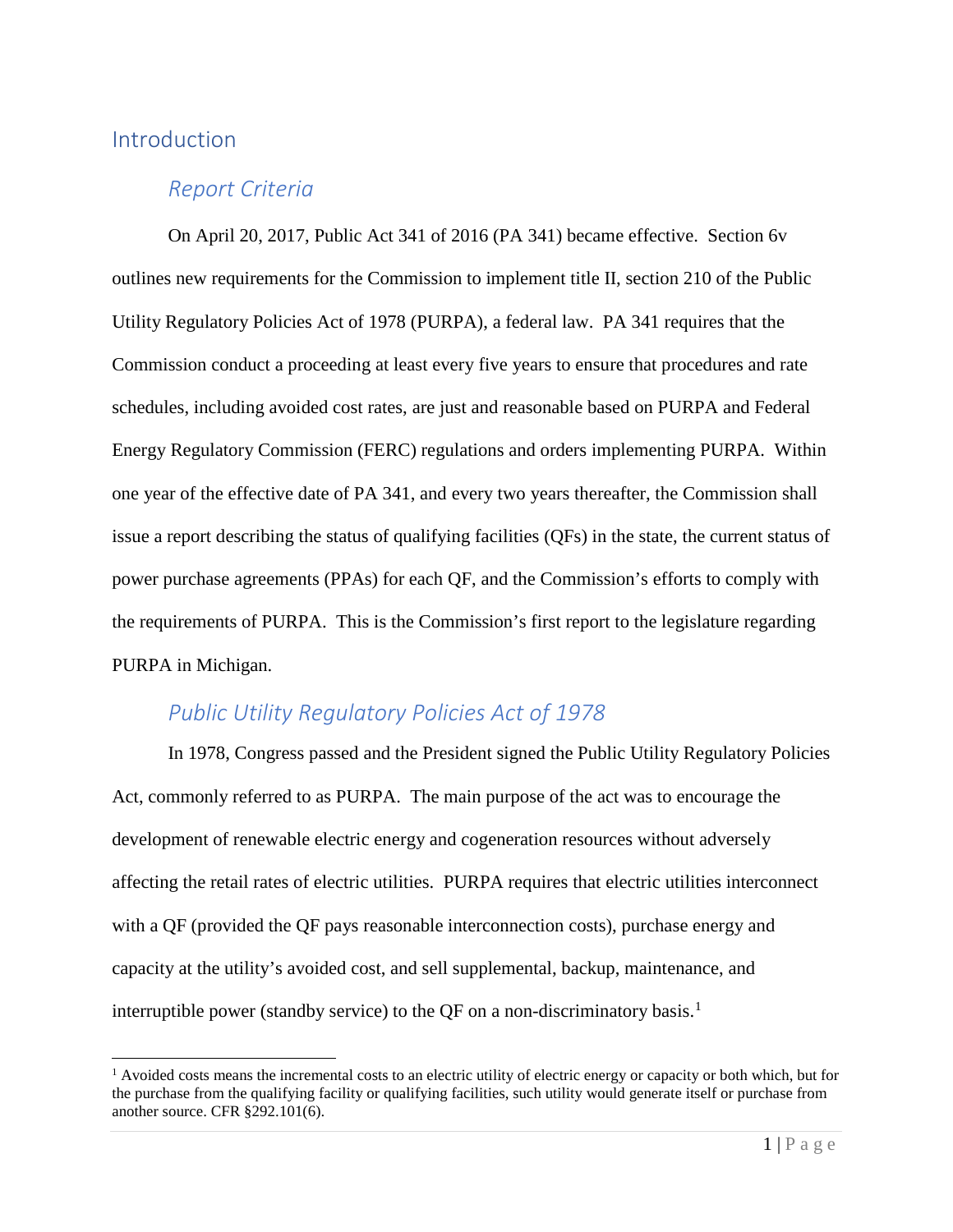PURPA's "must purchase" obligation applies to all energy and capacity made available for sale and applies to all utilities. State utility commissions and non-regulated utilities have the responsibility to determine interconnection costs, establish avoided costs, and set rates for standby service.

## <span id="page-3-0"></span>*Michigan PURPA History*

In Case No. U-6798, the Commission initiated proceedings on March 17, 1981 (Initial Order) to implement the provisions of Section 210 of PURPA (16 USC 824a–3). Five additional orders were issued under the U-6798 docket. In the Initial Order, the Commission identified the following state regulatory authority obligations under PURPA and the federal regulations implementing it:

- 1. File a report with FERC describing implementation
- 2. Set avoided cost rates
- 3. Set a standard rate for QFs of 100 kW or less
- 4. Set rates for standby service
- 5. Address interconnection costs
- 6. Establish a procedure for handling complaints

The utility obligations are described below:

- 1. Purchase at avoided cost
- 2. Provide standby service
- 3. Provide interconnections to QF
- 4. File data

The Initial Order established interim rates for both purchased and standby power and

required utilities to offer interconnections to QFs. A contested case process provided an in-depth review of PURPA implementation which culminated in an Order issued on August 27, 1982. The August 27, 1982 Order approved a series of settlement agreements with varying avoided cost methodologies and directed utilities to file tariffs with the Commission and make their assumptions, data, and the calculation methodology available to the public upon request.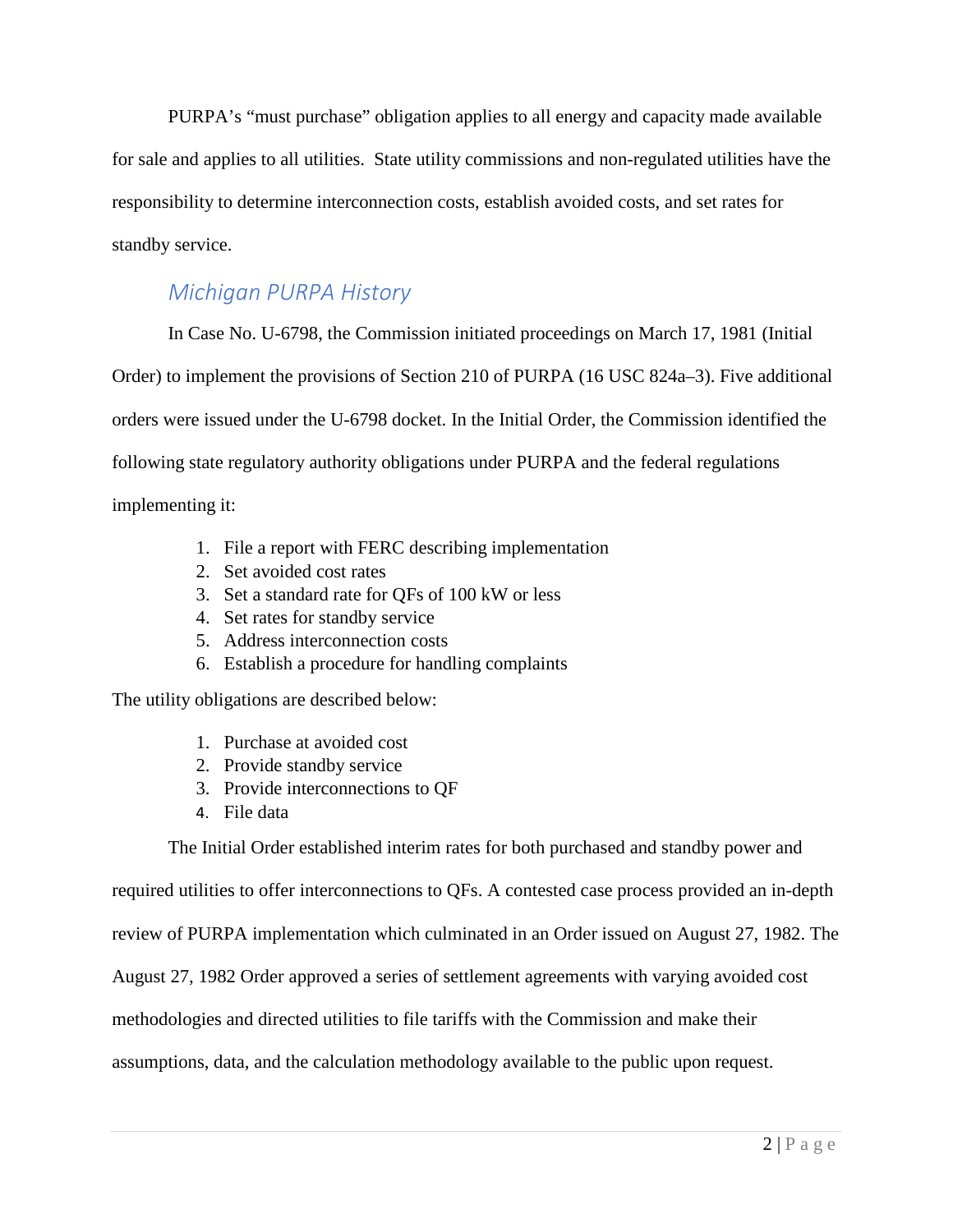A significant case related to Consumers Energy Company's avoided cost determination involved a PURPA contract between the Midland Cogeneration Venture and Consumers Energy, MPSC Case No. U-8871. The Commission consolidated more than 40 cases to undertake a comprehensive proceeding to consider this contract and many others. The case included a series of 20 Orders from 1987 – 1993 and resulted in many QF contracts with rates based on a proxy coal plant's avoided cost.

On June 10, 2008, the Commission issued an order in another significant case involving MCV and Consumers Energy, Case No. U-15320. This order reduced the capacity charge from the 3.62 cents per kilowatt-hour (kWh) that the Commission had previously approved for cost recovery to 1.014 cents per  $kWh<sup>2</sup>$  $kWh<sup>2</sup>$  $kWh<sup>2</sup>$  Also included in this order, was a provision to change the variable energy charge from a coal-based charge to a natural gas-based charge.

Several legislative acts were passed in Michigan related to PURPA. Act 81 of 1987 (MCL 460.6j, as amended) was enacted to address capacity payments for PURPA contracts, as well as other issues. Act 2 of 1989 (MCL 460.60, as amended) was enacted to address utility purchases from certain landfill gas and solid waste QFs. The Energy Policy Act of 2005 (PL 109-58; 119 Stat 594) allowed utilities to terminate mandatory purchase obligations if QFs have non-discriminatory access to competitive markets.

Several PURPA contracts were executed and approved by the Commission during this time period, either ex parte or as part of a contested case.

<span id="page-4-0"></span> <sup>2</sup> <https://mi-psc.force.com/s/filing/a00t0000005pfgwAAA/u153200078>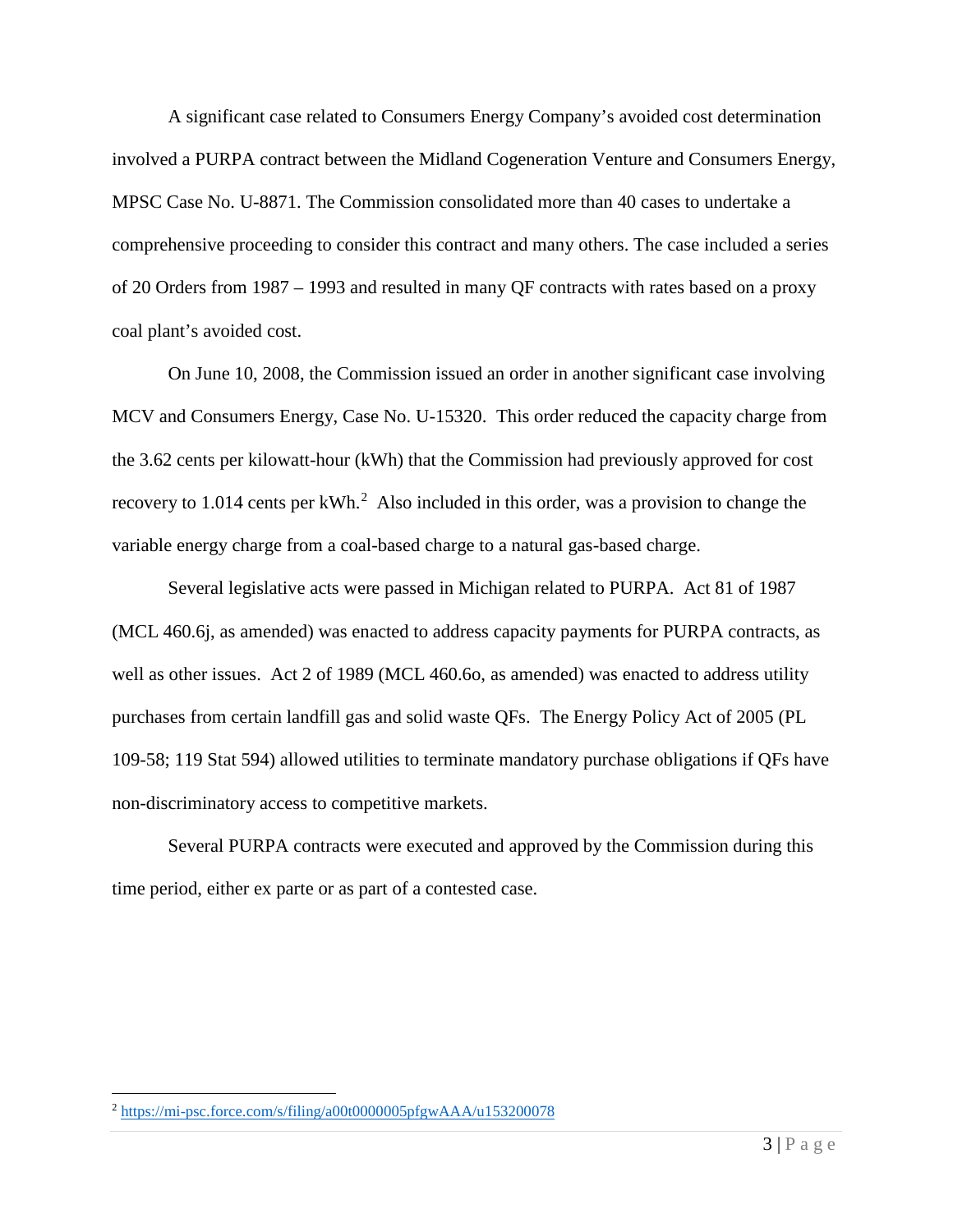## <span id="page-5-0"></span>Status of Qualifying Facilities

When PURPA was implemented in 1978, a new class of generating facilities was established. This new class, known as qualifying facilities, would receive special rate and regulatory treatment. FERC has two categories for QFs: qualifying small power production facilities, and qualifying cogeneration facilities. A small power production facility generates 80 MW or less. Its primary energy source is renewable (hydro, wind or solar), biomass, waste, or geothermal resources. A cogeneration facility sequentially produces electricity and another form of useful thermal energy (such as heat or steam) in a way that is more efficient than the separate production of both forms of energy. Generation facilities must meet FERC requirements in order to be designated as QFs.<sup>[3](#page-5-2)</sup> Changes to PURPA in 2005 require FERC to excuse utilities upon request from the mandatory purchase obligation if the QF has non-discriminatory access to a wholesale electricity market such as MISO. There is a rebuttable presumption that QFs larger than 20 MW meet this requirement. Both Consumers Energy and DTE Electric have requested and received relief from FERC regarding the mandatory purchase obligation from QFs larger than 20 MW. $4$ 

## <span id="page-5-1"></span>*Michigan QFs*

In order to have current, accurate data for this report, the Michigan Public Service Commission (MPSC, or Commission) issued a survey request to rate-regulated utilities in Michigan. The survey asked for information on qualifying facilities. Specifically, each utility

<span id="page-5-2"></span> <sup>3</sup> <https://www.ferc.gov/industries/electric/gen-info/qual-fac/what-is.asp>

<span id="page-5-3"></span><sup>&</sup>lt;sup>4</sup> <https://www.ferc.gov/whats-new/comm-meet/2010/041510/E-12.pdf> and

<https://www.ferc.gov/EventCalendar/Files/20120424160511-QM12-3-000.pdf>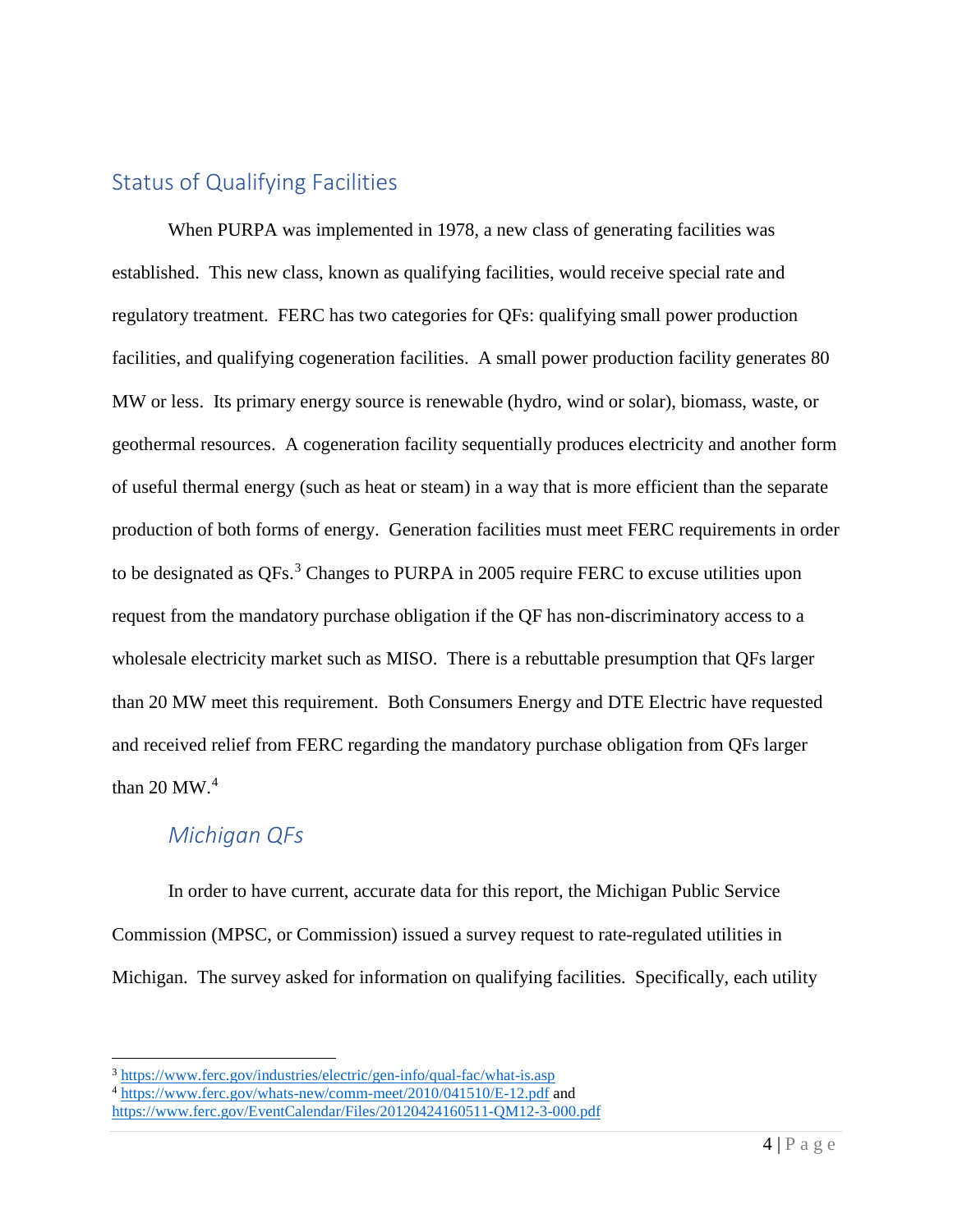was asked to provide for each QF: name, technology type, nameplate capacity, contract termination date, and type of contract. This excludes any net-metered facilities.

There are eight rate-regulated electric utilities in Michigan (Alpena Power, Consumers Energy, DTE Electric, Indiana Michigan Power, Northern States Power-Wisconsin, Upper Peninsula Power, Upper Michigan Energy Resources Corporation (UMERC), and Wisconsin Electric Power). While Alpena Power Company, Northern States Power Company-Wisconsin, Wisconsin Electric Power Company, and Upper Peninsula Power Company did not report any QFs located in Michigan, the remaining four utilities reported having at least one QF.

Consumers Energy and DTE Electric reported 61 and 24 QFs, respectively. Detailed QF information provided by both companies is summarized in detail below. UMERC has one biomass-fueled QF with a nameplate capacity of 56 MW. Indiana Michigan Power Company (I&M) has four hydro QFs in its Michigan territory with total nameplate capacity of 1.35 MW. Data on QFs participating in the Distributed Generation Program and Consumers Energy's Experimental Advanced Renewable Program (small-scale solar and anaerobic digesters) is presented each year in the Commission's annual Distributed Generation Report.<sup>[5](#page-6-0)</sup>

Figures 1 and 2, below, provide a summary of QF contracts by technology type for rateregulated utilities in Michigan.

<span id="page-6-0"></span> <sup>5</sup> [http://www.michigan.gov/documents/mpsc/net\\_metering\\_report\\_2017\\_2016data\\_Final\\_609593\\_7.pdf](http://www.michigan.gov/documents/mpsc/net_metering_report_2017_2016data_Final_609593_7.pdf)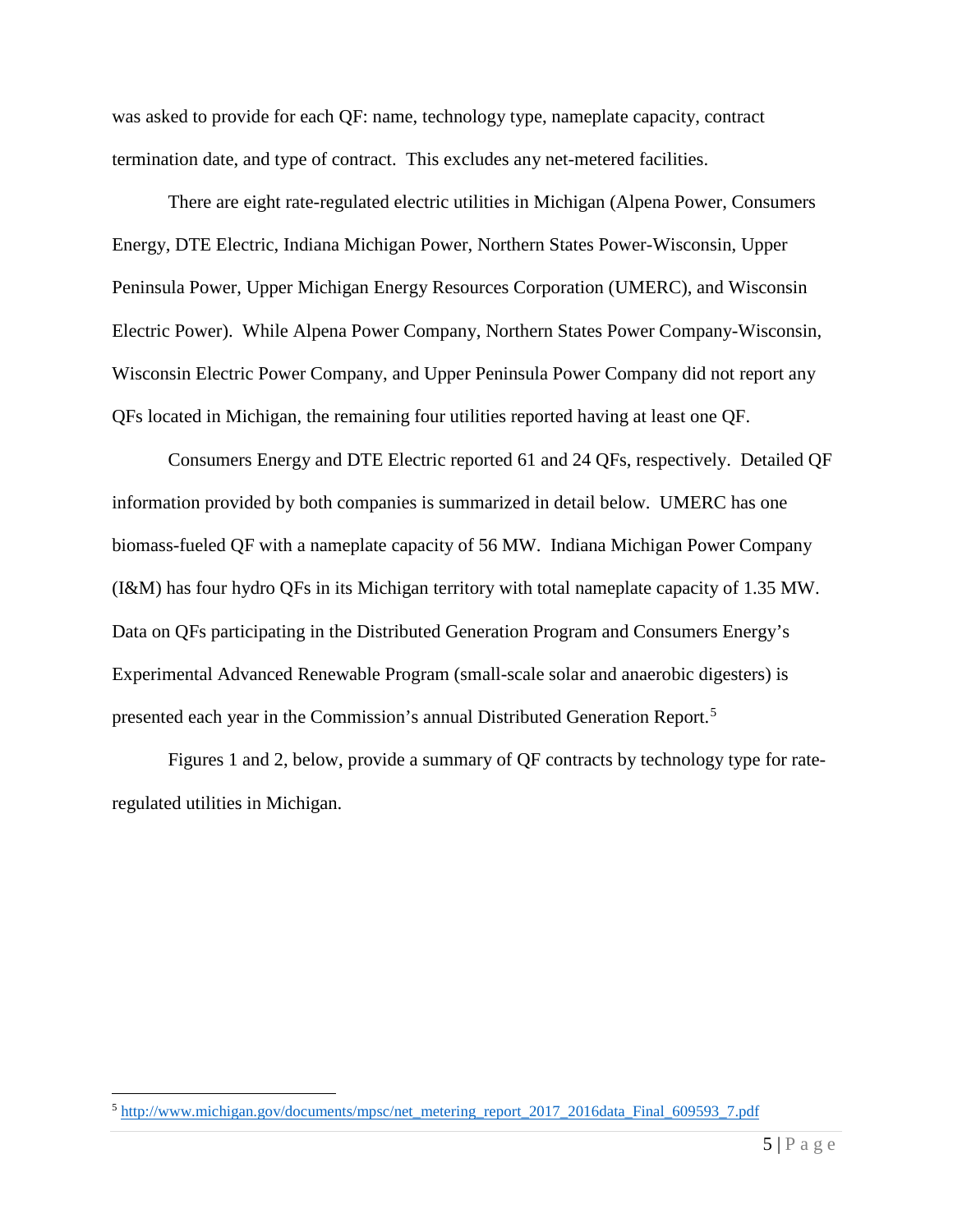

**Figure 1: Rate-Regulated Utility QFs by Technology Type, 90 Total QFs**

Source: MPSC QF Survey Data Provided by Utilities, March 2018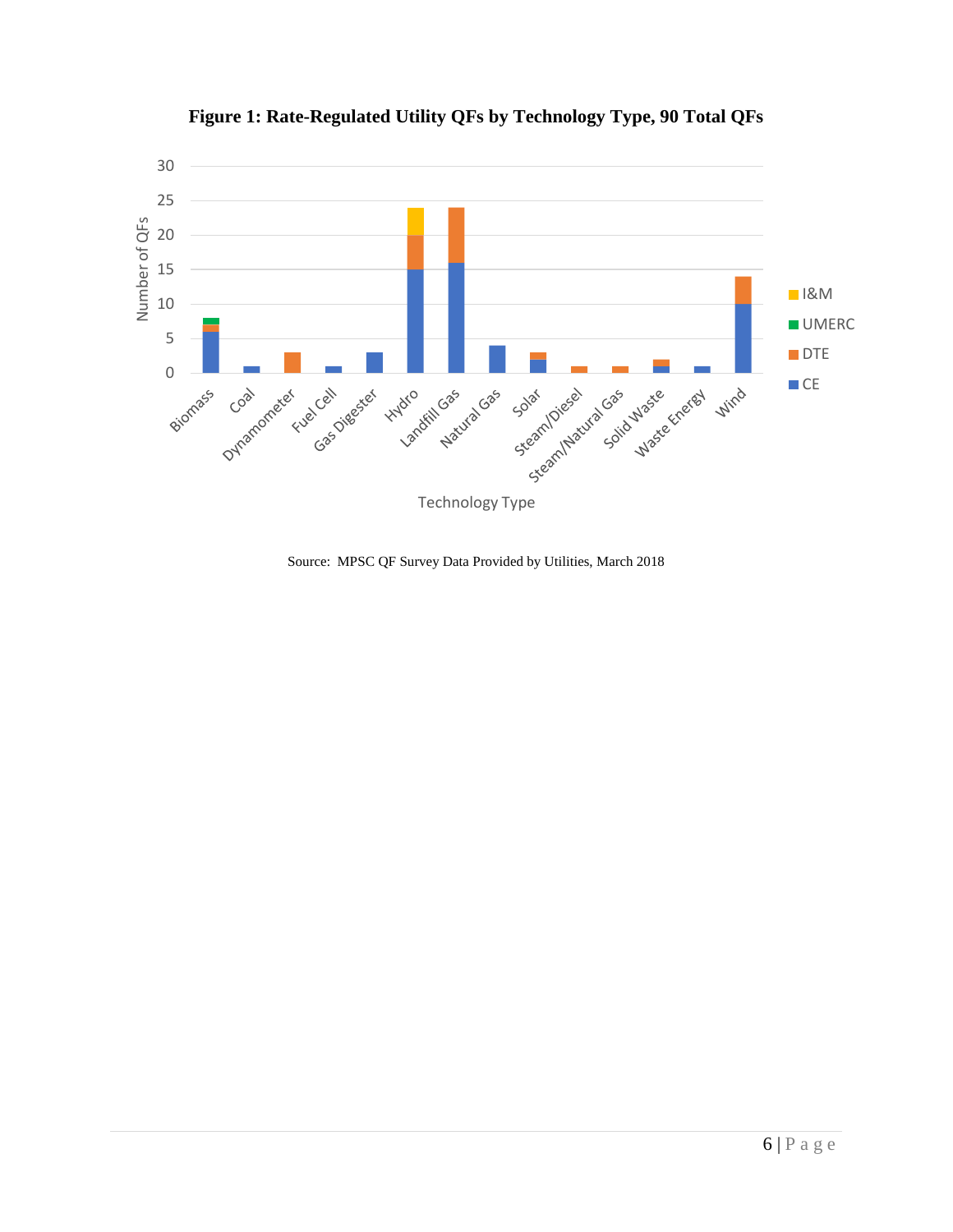



Technologies Totaling < 100 MW

CE DTE UMERC

Technology Type

Source: MPSC QF Survey Data Provided by Utilities, March 2018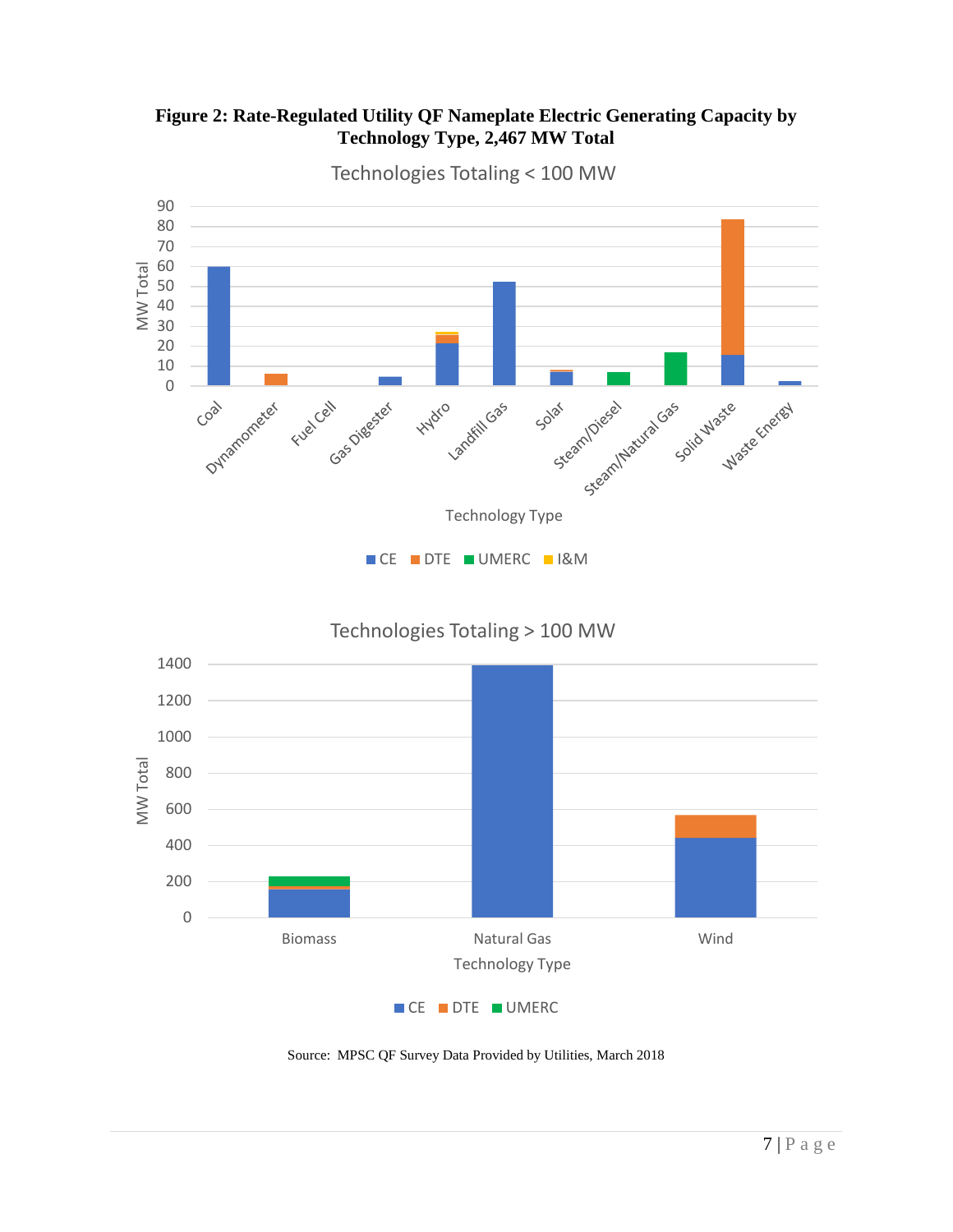The two largest investor-owned utilities in Michigan are Consumers Energy (CE) and DTE Electric (DTE). CE has 61 QF facilities operating within its territory. Figure 3, below, summarizes CE's qualifying facilities by technology type. These 61 QFs have a total of 2,163 MW of nameplate capacity (excluding net-metering capacity). Figure 4, also below, summarizes this nameplate capacity by technology type.



**Figure 3: Consumers QFs by Technology Type, 61 Total QFs**

Source: MPSC QF Survey Data Provided by Utilities, March 2018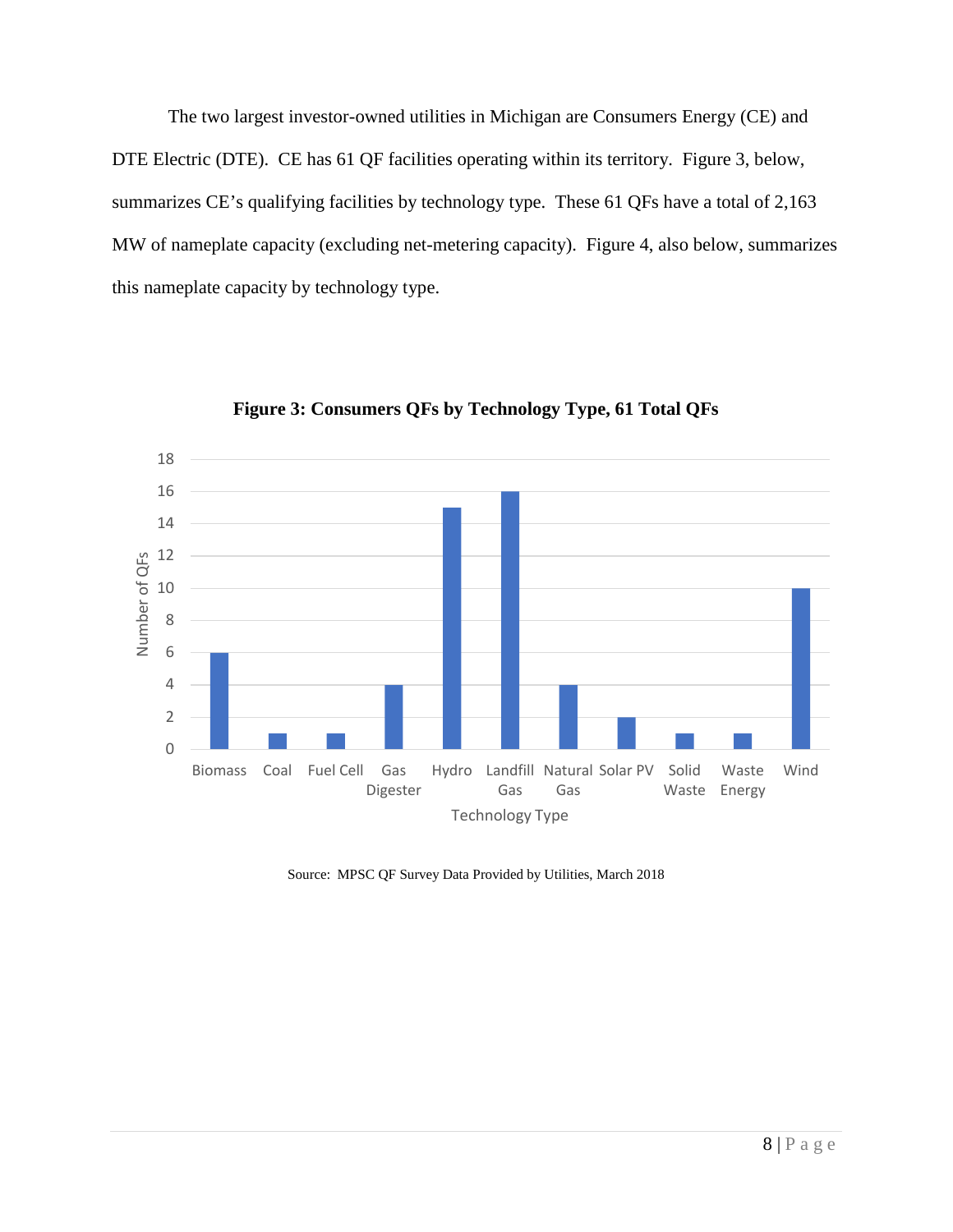

**Figure 4: Consumers QF Nameplate Capacity by Technology Type, 2,163 MW Total**

Source: MPSC QF Survey Data Provided by Utilities, March 2018

DTE has 24 QF facilities operating within its Michigan territory. Figure 5, below, summarizes DTE's qualifying facilities by technology type. There is a total of 303 MW of nameplate capacity from those 24 facilities. Figure 6, also below, summarizes this nameplate capacity by technology type.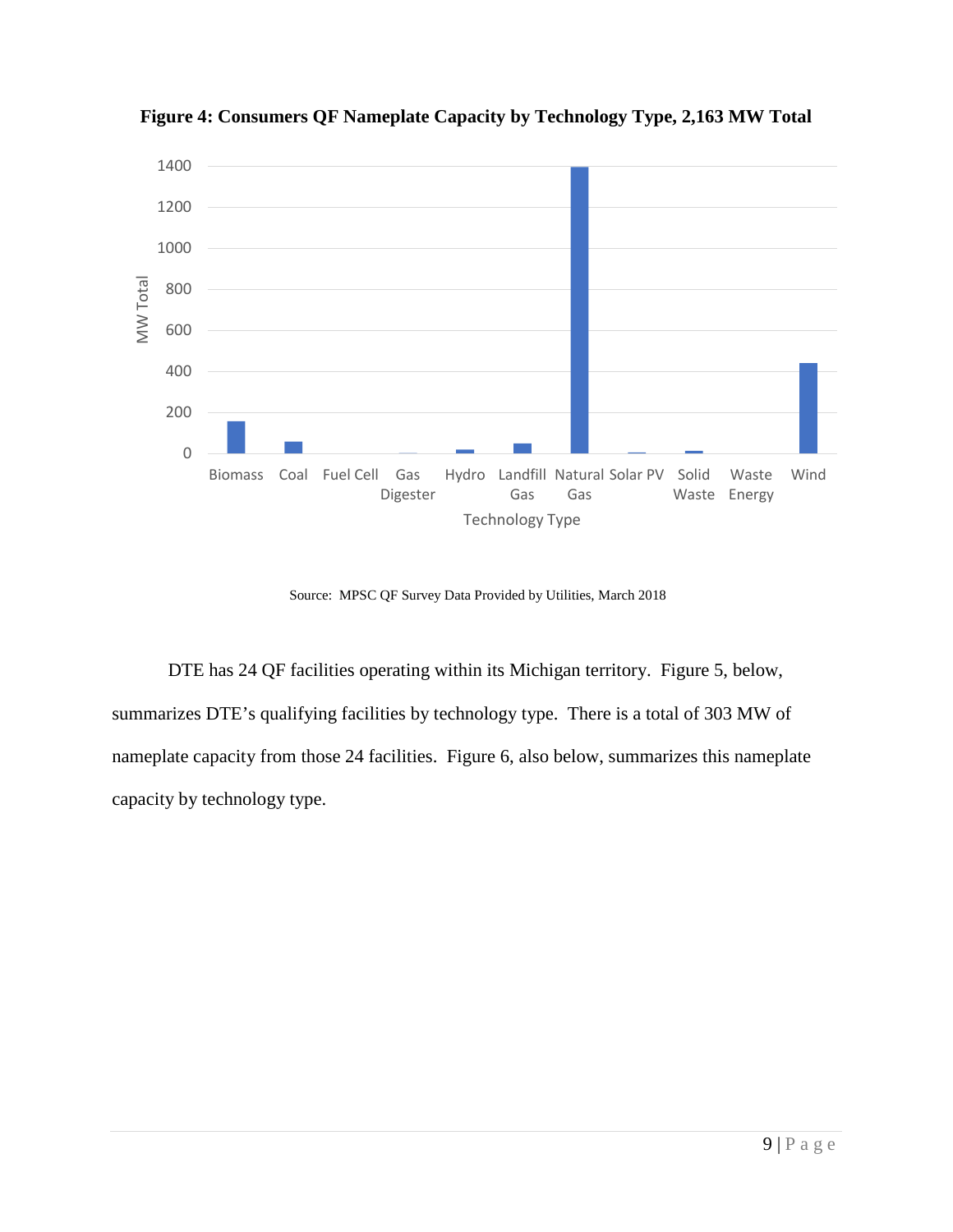

#### **Figure 5: DTE QFs by Technology Type, 24 Total QFs**

Source: MPSC QF Survey Data Provided by Utilities, March 2018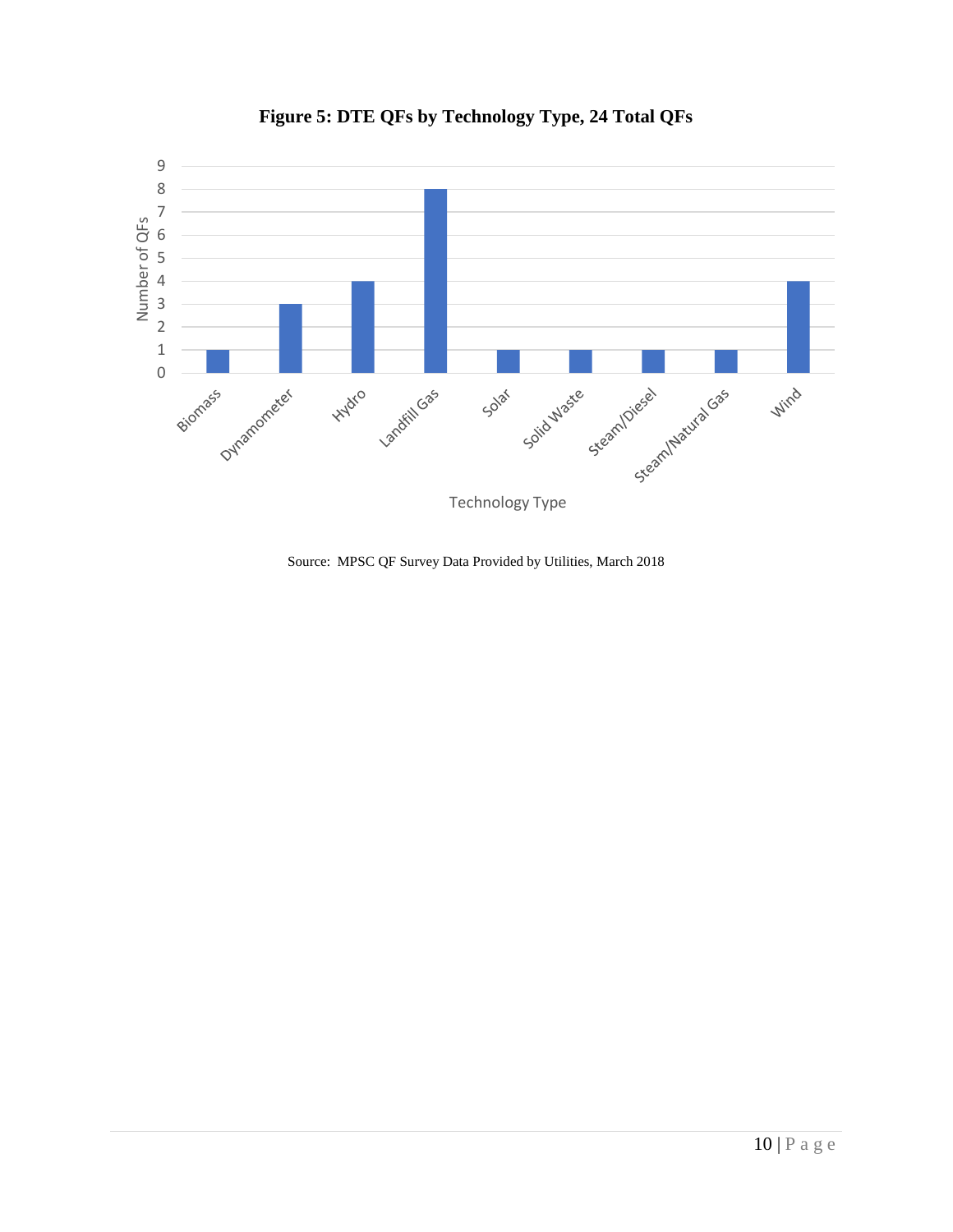

**Figure 6: DTE QF Nameplate Capacity by Technology Type, 303 MW Total**

Source: MPSC QF Survey Data Provided by Utilities, March 2018

## <span id="page-12-0"></span>*Potential QFs*

The Commission has been updating utilities' avoided cost rates for payment to existing (upon contract expiration, as applicable) and any new  $QFs$ . Considering this recent activity surrounding PURPA, CE and DTE have experienced an increase in the number of applications for interconnection and requests for PURPA contracts. As of March 2018, CE reported 1,353 MW of projects in its interconnection queue. As of March 2018, DTE reported 1,449 MW of projects in its interconnection queue. While not all projects in a utility's interconnection queue

<span id="page-12-1"></span> <sup>6</sup> For background on ongoing Commission proceedings and initial decisions, see the MPSC's PURPA Issue Brief available at: [http://www.michigan.gov/documents/mpsc/MPSC\\_Issue\\_Brief\\_--\\_PURPA\\_606768\\_7.pdf](http://www.michigan.gov/documents/mpsc/MPSC_Issue_Brief_--_PURPA_606768_7.pdf)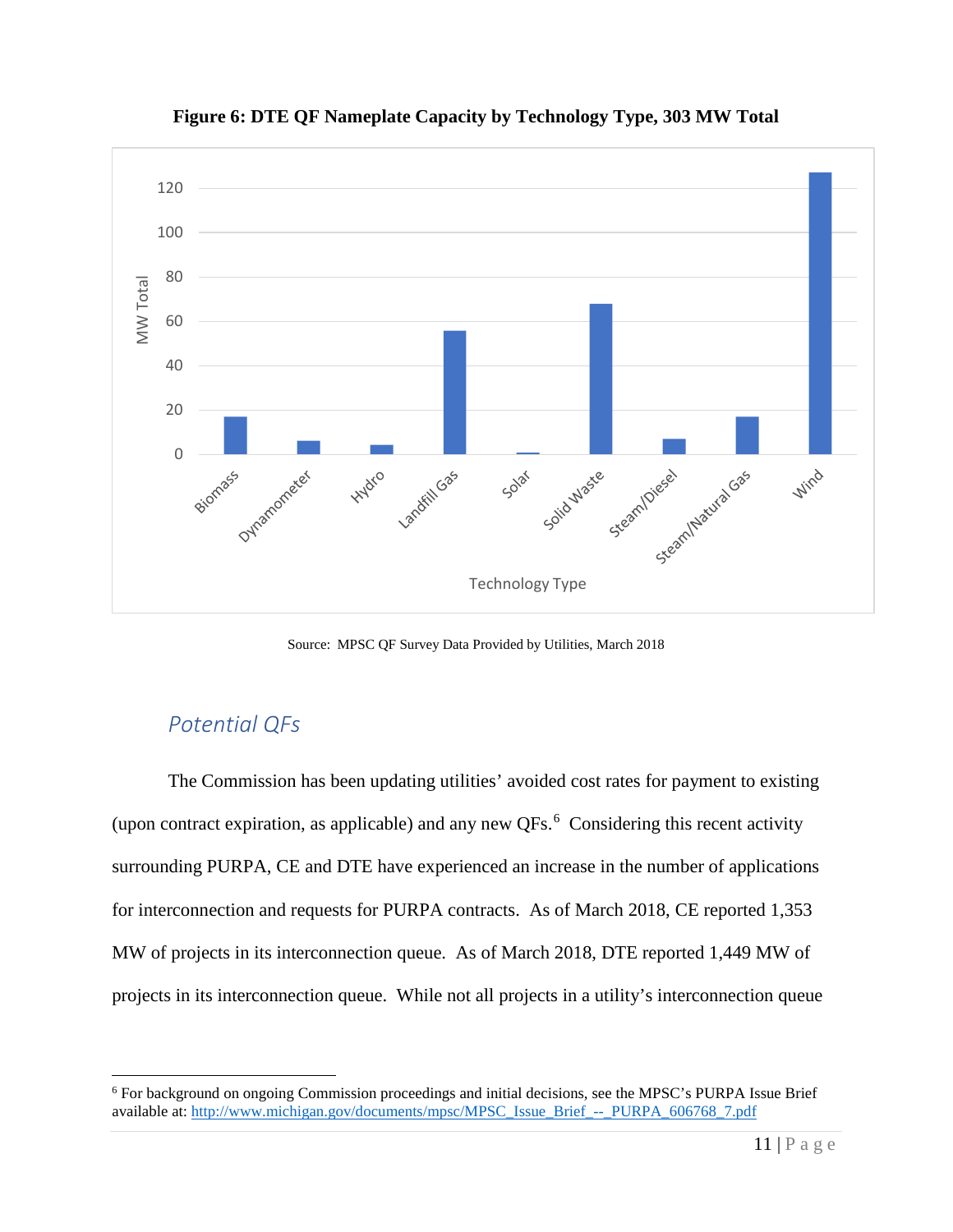are QFs and some are likely to drop out of the queue for various reasons (interconnection costs, site control and permitting issues, etc.), the size of the interconnection queues indicates a significant uptick in QF development activity. The projects are primarily solar. For the purposes of this report, projects in CE's and DTE's interconnection queues are considered "potential" QFs. Figure 7, below, illustrates a comparison between the existing and potential nameplate capacity of QFs for both CE and DTE.



**Figure 7: Comparison of Existing and Potential QF Nameplate Capacity**

Source: MPSC QF Survey Data Provided by Utilities, March 2018

## <span id="page-13-0"></span>Status of Power Purchase Agreements

A power purchase agreement (PPA), as defined by FERC, guarantees a market for power produced by an independent power producer and the price at which it is sold to a purchaser. Such an agreement imposes legal obligations on both the parties to perform previously accepted tasks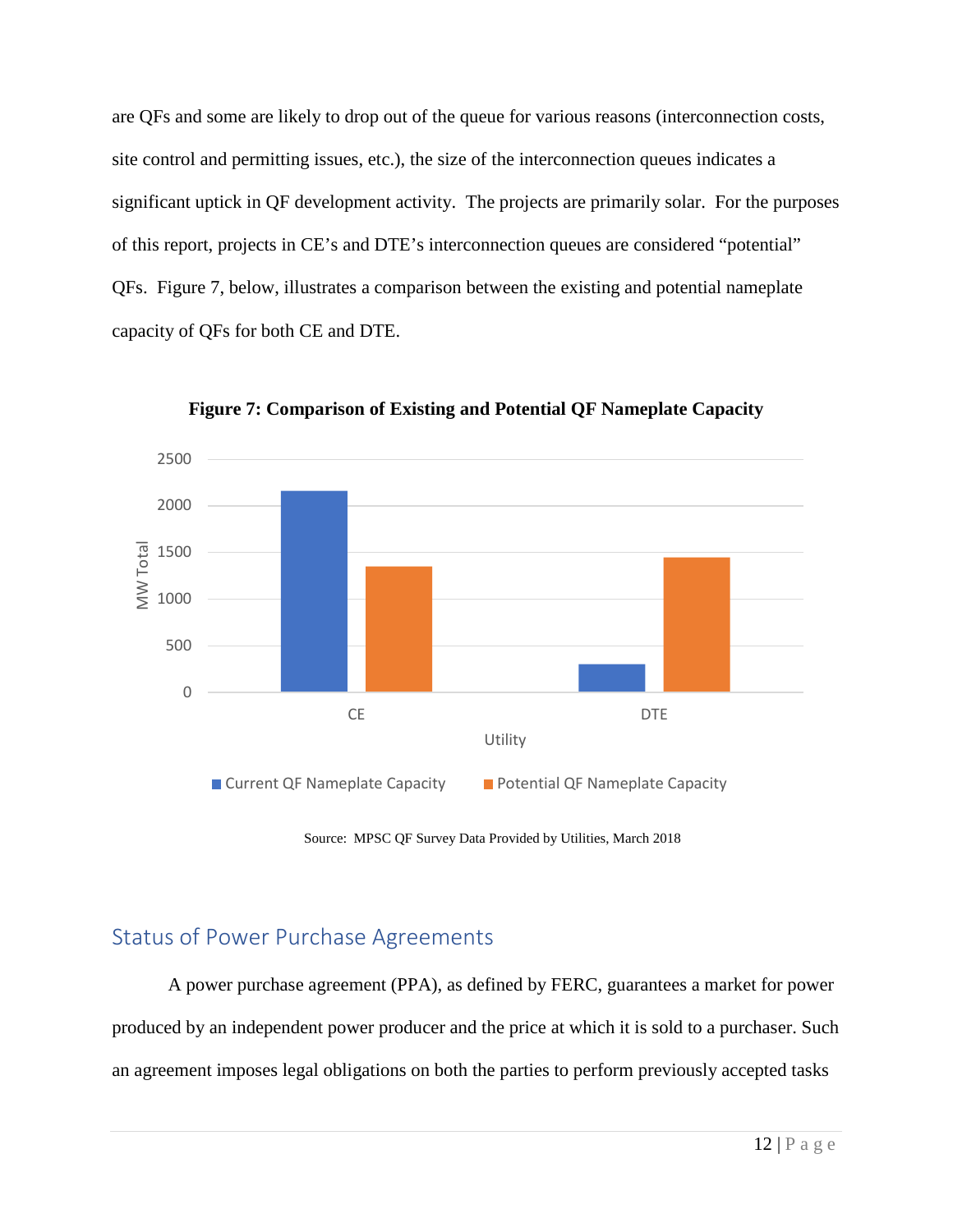in a predetermined manner.<sup>[7](#page-14-1)</sup> PPAs are an agreement between a utility and a QF for the sale of energy, capacity, or both. PURPA requires utilities to make a Standard Offer rate available to QFs. The Standard Offer is a tariffed rate paid to QFs through a standard contract with the utility. By law, the Standard Offer must be available to QFs 100 kW and smaller. However, it may be made available to larger QFs. At the time PURPA was first implemented in the early 1980s, the Standard Offer tariff was limited to QFs 100 kW and smaller, which is small enough that an accompanying Standard Offer PPA was most likely not needed and the terms and conditions of service could be included in the Standard Offer tariff.

In Michigan, not all QFs are selling power under a traditional avoided cost PURPA contract. Since the enactment of Michigan's renewable portfolio standard (RPS) in 2008, some utilities, primarily CE and DTE, have contracted for renewable energy to fulfill a portion of RPS requirements. As required by PA 295 of 2008, as amended, RPS contract pricing is in nearly all cases, based upon competitive bidding.

## <span id="page-14-0"></span>*Michigan QF PPAs*

As CE and DTE have nearly all of the QF PPAs in Michigan, the report focuses on the status of their contracts. CE has power purchase agreements with each of its 61 QFs. The majority of the PPAs are PURPA contracts for both energy and capacity. CE currently has 32 PURPA contract PPAs. CE also has 17 renewable portfolio standard (RPS) PPAs. These contracts contribute to CE achieving its renewable energy goal for the state of Michigan as Section 35 of 2008 PA 295 provides for utility ownership of four out of five renewable energy credits unless the PPA specifies otherwise. CE has six PPAs that are green generation contracts. There are also three PURPA energy-only contracts, as well as two energy-only PPAs. Finally,

<span id="page-14-1"></span> <sup>7</sup> <https://www.ferc.gov/market-oversight/guide/glossary.asp#P>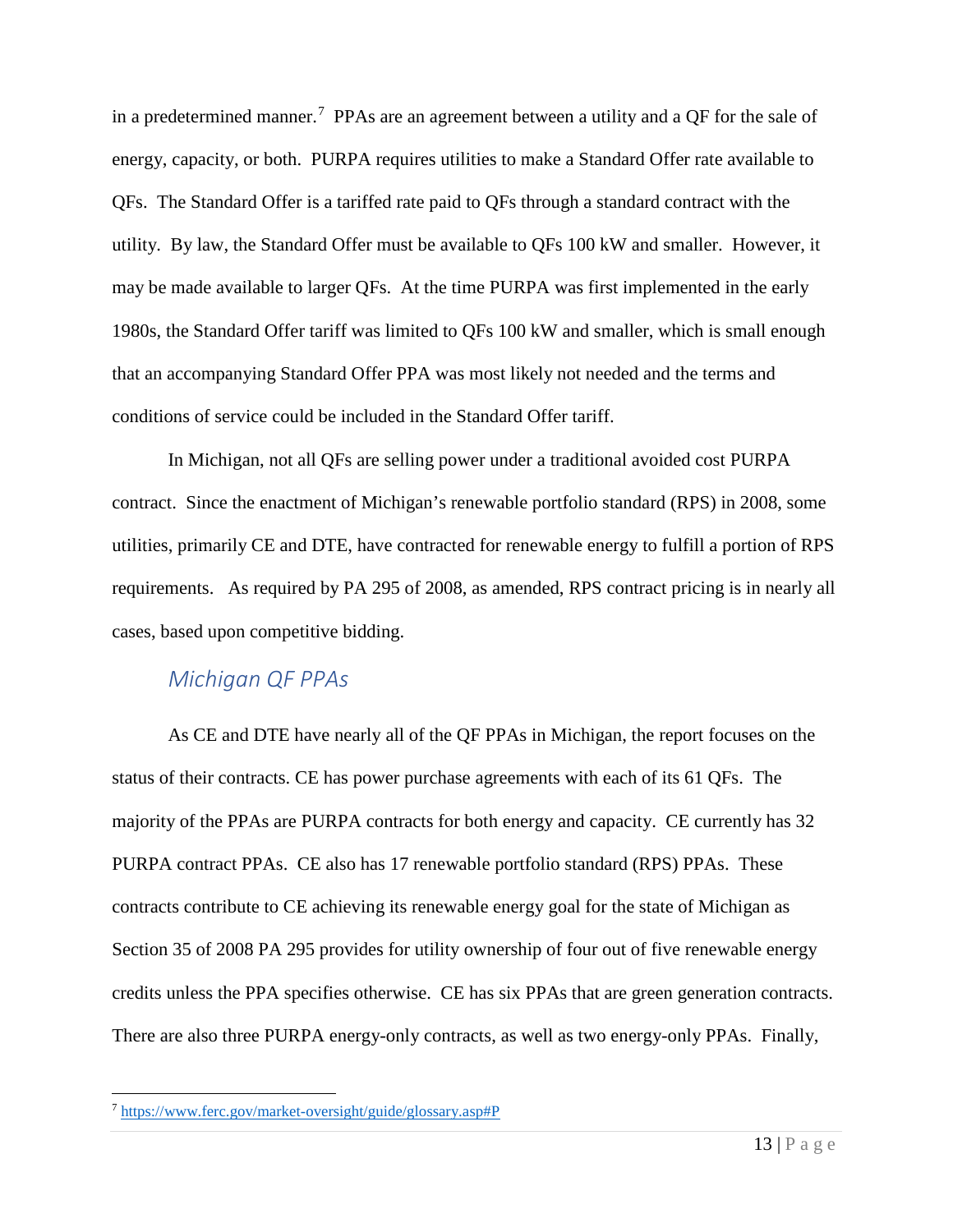CE has one PPA with a QF that is providing both capacity and energy, but not classified as PURPA. This PPA meets the standards of a PURPA contract, however, because it was executed before PURPA was enacted, it is classified as a capacity and energy contract by CE. Figure 8, below, summarizes the types of QF PPAs that CE has in Michigan.



**Figure 8: Consumers QF Totals by Contract Type, 61 Total Contracts**

Source: MPSC QF Survey Data Provided by Utilities, March 2018

DTE currently has two types of PPAs for its 24 QFs. Seventeen of DTE's QF PPAs are classified as PURPA contracts. The other seven PPAs are classified as RPS contracts. Figure 9, below, summarizes the PPAs for DTE.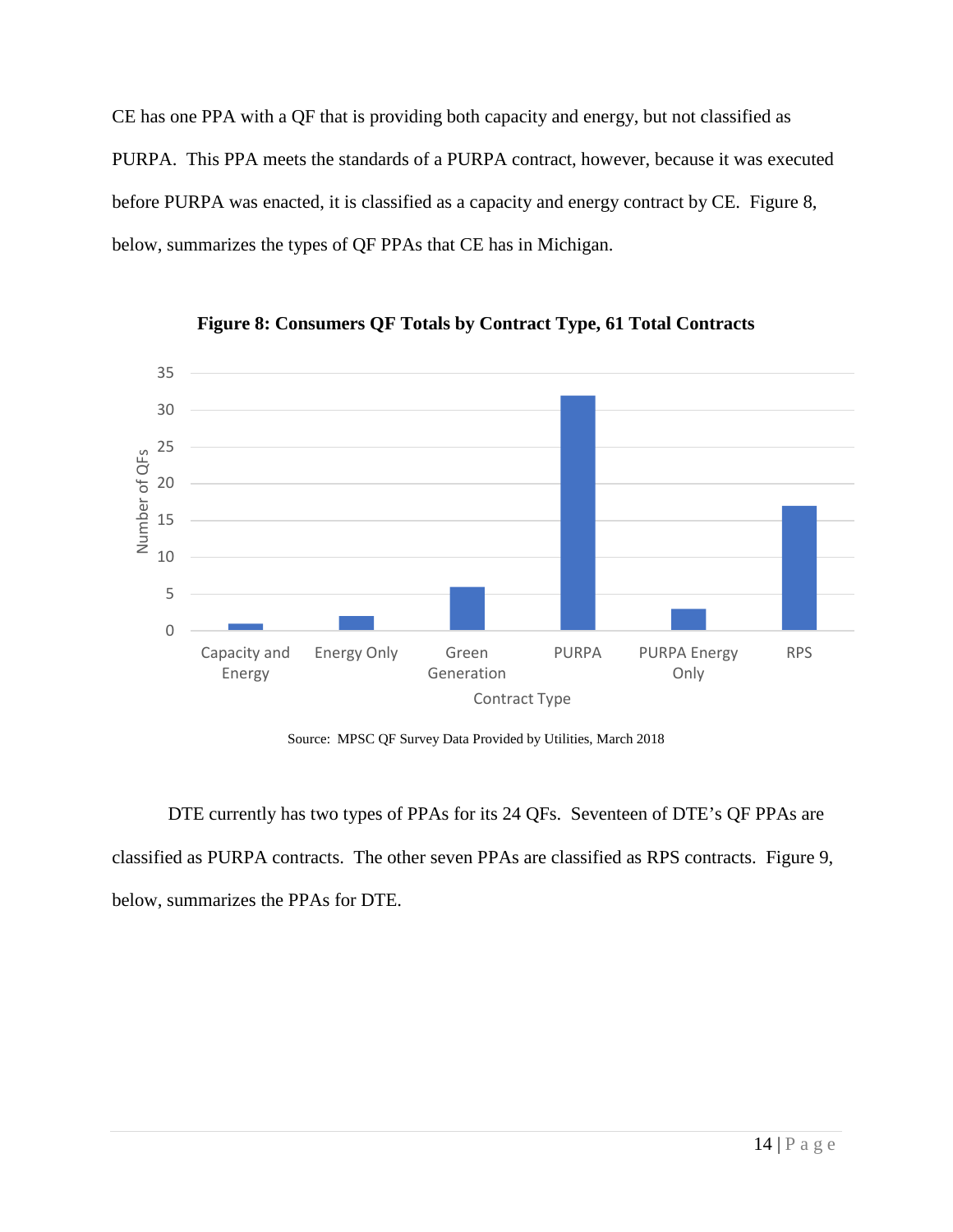

#### **Figure 9: DTE QF Totals by Contract Type, 24 Total Contracts**

Source: MPSC QF Survey Data Provided by Utilities, March 2018

For the other investor-owned utilities in Michigan, UMERC has one QF with a customer generating system (CGS) large tariff PPA. I&M has four QFs with cogeneration PPAs. Alpena Power Company, Northern States Power Company-Wisconsin, Wisconsin Electric Power Company, and Upper Peninsula Power Company did not report any PPAs in Michigan.

Many of the current PPAs are long-term contracts. CE has several long-term PPAs that have recently expired or will expire in the near future. Many of the other CE PPAs have terms that end in the 2030s. DTE has fewer long-term PPAs, and the first expiration date is in 2024. Similar to CE, DTE has many PPAs with terms ending in the 2030s. UMERC has one PPA that will retain tariff service until it expires. I&M has four PPAs that are on-going with six month's written notice to the other party of the intention to discontinue service under the terms of the contract. Figure 10, below, shows contract termination dates for CE PPAs. Figure 11, also below, shows contract termination dates for DTE PPAs.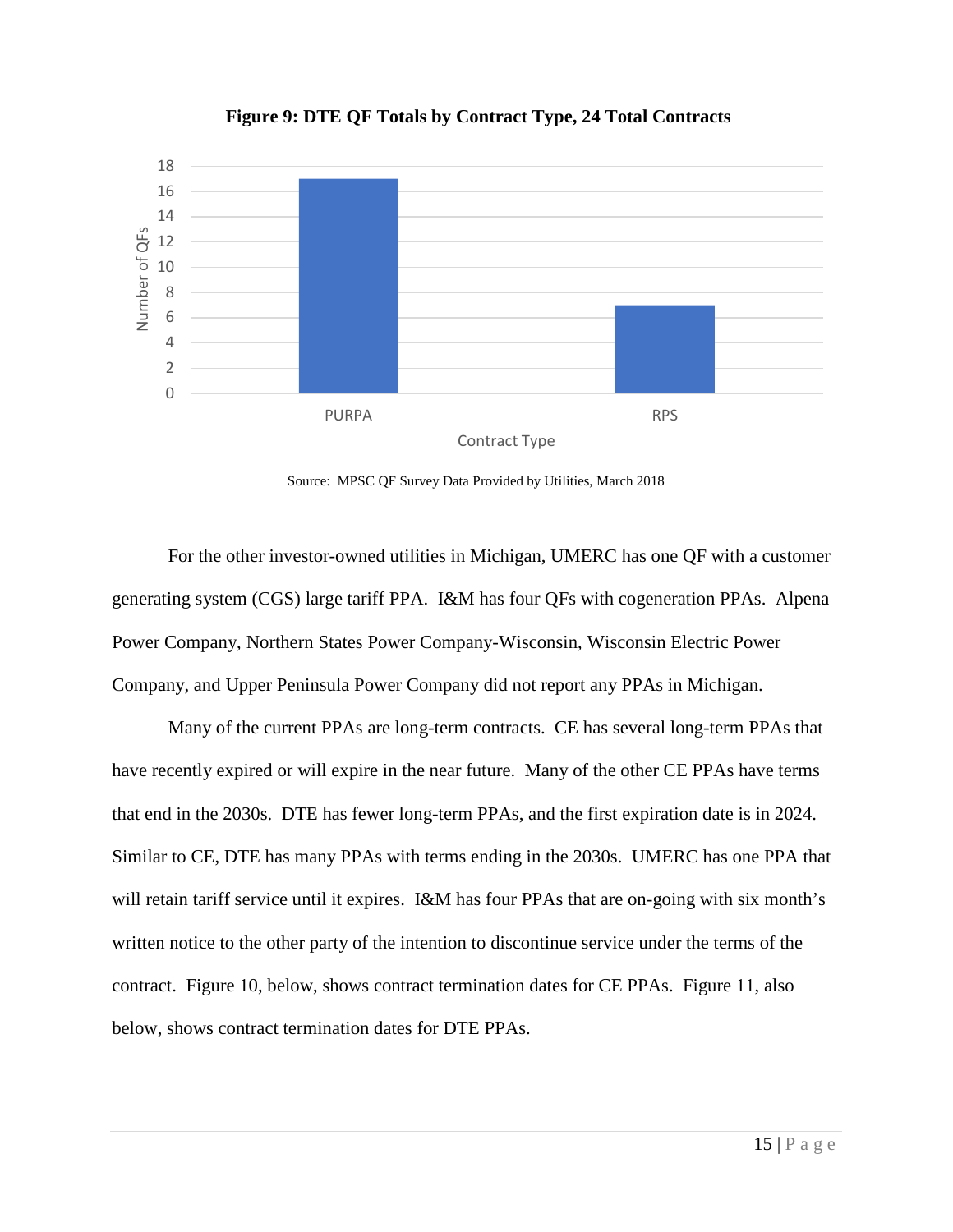

**Figure 10: Consumers QF Contract Termination Dates[8](#page-17-0)**

Source: MPSC QF Survey Data Provided by Utilities, March 2018



**Figure 11: DTE QF Contract Termination Dates[9](#page-17-1)**

Source: MPSC QF Survey Data Provided by Utilities, March 2018

<span id="page-17-0"></span> <sup>8</sup> CE chart does not include four PPAs on month-to-month contracts, three PPAs with contracts TBD, two PPAs with various contract terms, and one PPA with a year-to-year contract.

<span id="page-17-1"></span><sup>9</sup> DTE chart does not include six evergreen PPA contracts.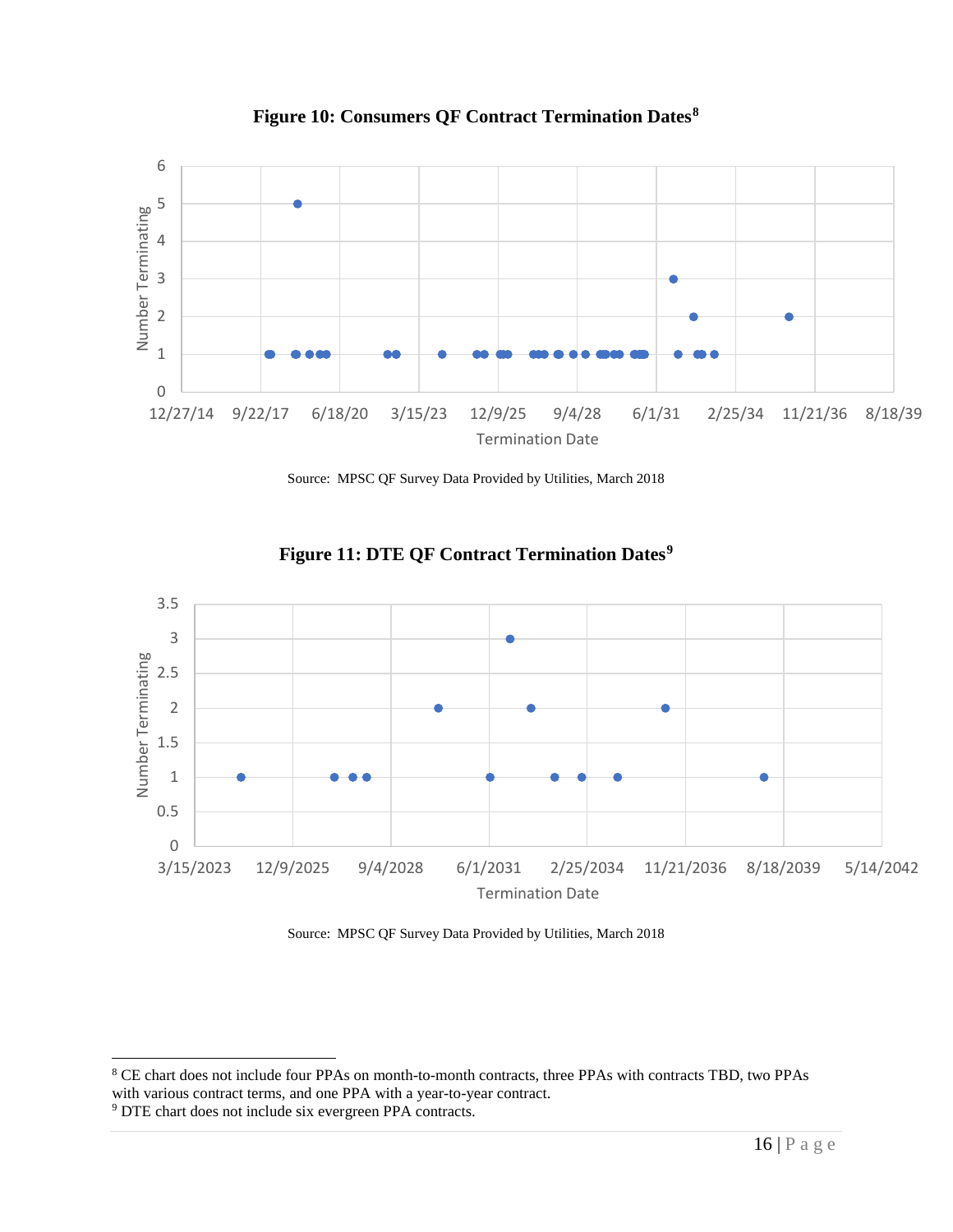Figures 12 and 13, below, illustrate the generation capacity at risk each year as the PPAs expire. Unless the contract is extended, CE will experience a large decline in its PURPA capacity under contract (1,300 MW) in 2025. DTE will not experience such a large loss of QF capacity in a single year. The two years with the highest amount of capacity with expiring contracts for DTE are 2024 with 68 MW expiring and 2034 with 75 MW.



**Figure 12: CE QF Generation Termination by Year**

Source: MPSC QF Survey Data Provided by Utilities, March 2018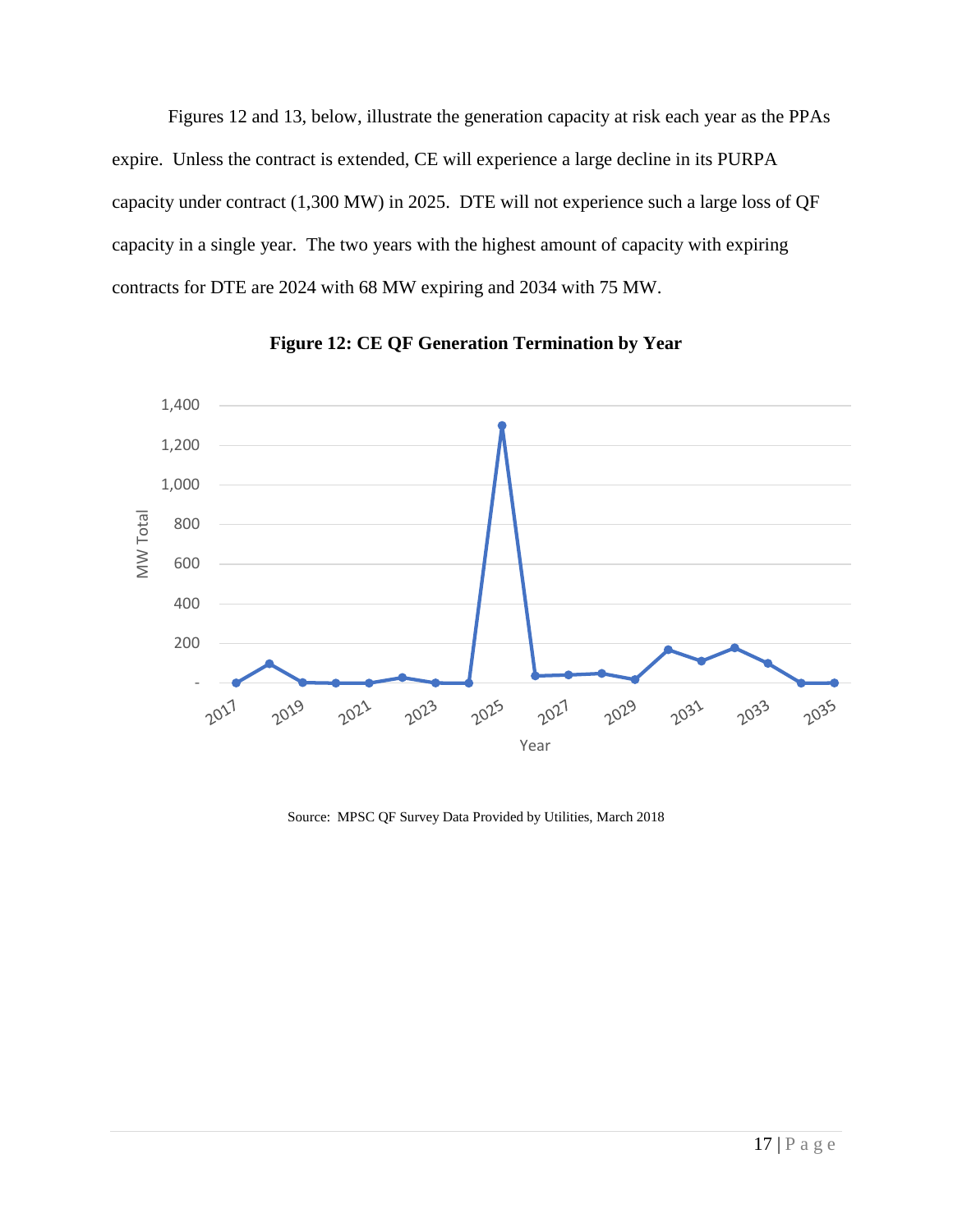

**Figure 13: DTE QF Generation Termination by Year**

Source: MPSC QF Survey Data Provided by Utilities, March 2018

## <span id="page-19-0"></span>Commission PURPA Activities

#### <span id="page-19-1"></span>*Interconnection*

The Commission's Electric Interconnection & Net Metering Standards govern the interconnection process for distribution-level interconnections.[10](#page-19-2) The trend showing an increase in interconnection requests experienced by many utilities across the country can be seen in Michigan as well. Advances in distributed generation technology (i.e., inverters), and updates to Institute of Electrical and Electronics Engineers 1547 Standard for Interconnecting Distributed Resources with Electric Power Systems all point to the need to update the Commission's interconnection rules. Updating the Commission's interconnection rules is part of the

<span id="page-19-2"></span> <sup>10</sup> [http://dmbinternet.state.mi.us/DMB/ORRDocs/AdminCode/825\\_10791\\_AdminCode.pdf](http://dmbinternet.state.mi.us/DMB/ORRDocs/AdminCode/825_10791_AdminCode.pdf)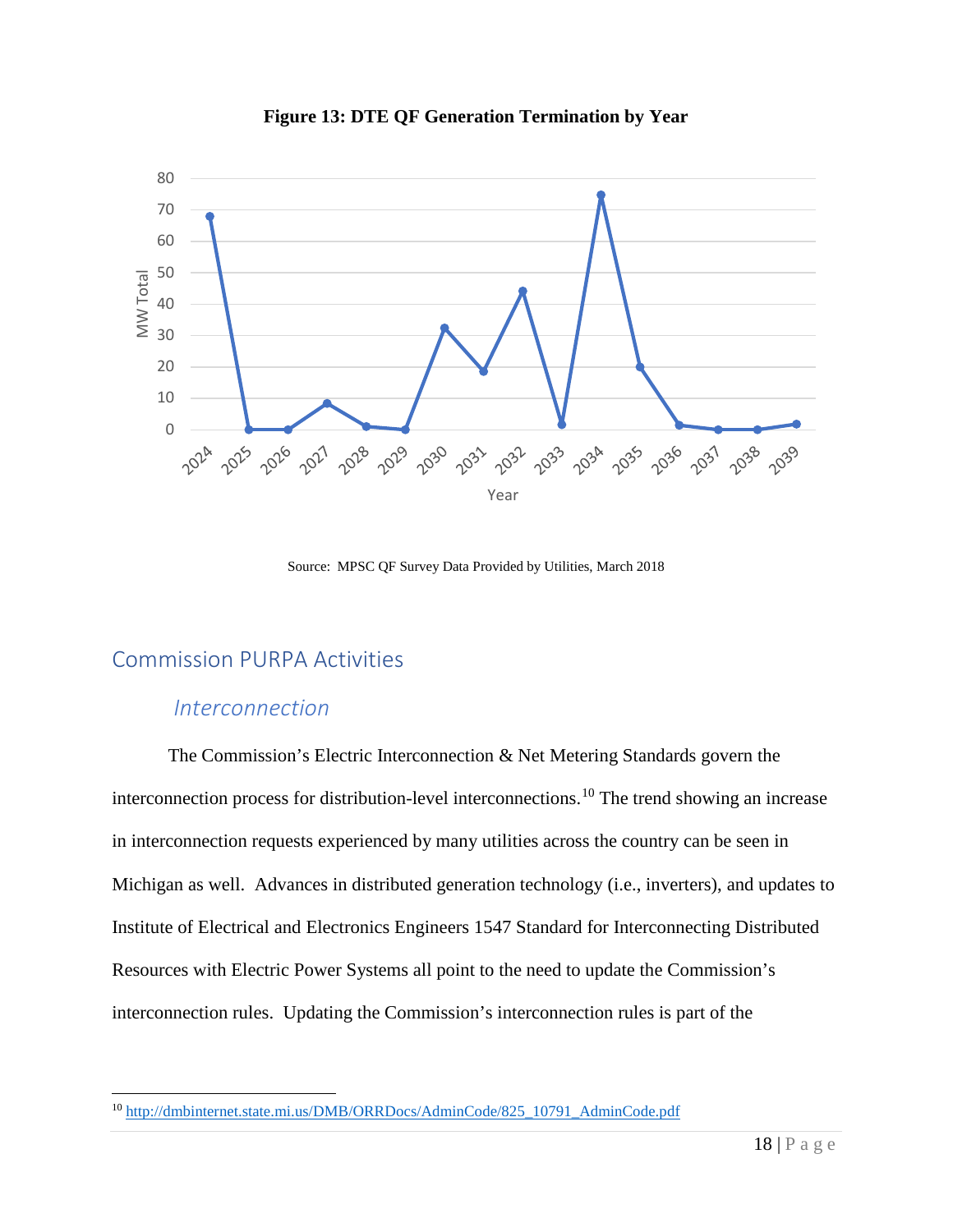Commission's strategic plan for 2017-2019. As a matter of providing some transparency into CE's and DTE's interconnection queues, CE has made a public listing of projects in its interconnection queue available on its website<sup>[11](#page-20-1)</sup> and this topic is being addressed in DTE's pending rate case proceeding, Case No. U-18255.

#### <span id="page-20-0"></span>*PURPA Technical Advisory Committee*

The Commission issued an order on October 27, 2015 in Case No. U-17973 directing the Electric Reliability Division<sup>[12](#page-20-2)</sup> to form a Technical Advisory Committee (TAC) to assess the continuing appropriateness of its current regulatory implementation regarding PURPA. The order was issued due to some existing PURPA contracts expiring and potential new QFs inquiring about avoided cost rates and other factors. The order directed the PURPA TAC to issue a report by April 8, 2016. On that date, The PURPA Technical Advisory Committee Report on the Continued Appropriateness of the Commission's Implementation of PURPA [\(PURPA TAC Report\)](https://mi-psc.force.com/s/filing/a00t0000005piigAAA/u179730004) was filed.

The PURPA TAC Report summarized the Staff's findings from the five meetings of the PURPA TAC. It presented Staff's proposed administrative process for establishing a new avoided cost calculation methodology. Additionally, Staff proposed that rate-regulated utilities were to update avoided cost calculations in contested cases biennially. For the avoided cost calculation, Staff recommended a hybrid proxy plant method where the avoided capacity cost would be based on the capital cost of a natural gas combustion turbine plant (NGCT). Avoided energy cost would be based on the forecasted cost of operating a natural gas combined cycle

<span id="page-20-1"></span> <sup>11</sup> Consumers Energy's interconnection queue: [https://www.consumersenergy.com/-](https://www.consumersenergy.com/-/media/CE/Documents/renewables/generator-interconnection/generator-interconnection-status-report.ashx?la=en&hash=46D1A2D42B28823284458573923DD81477569697) [/media/CE/Documents/renewables/generator-interconnection/generator-interconnection-status](https://www.consumersenergy.com/-/media/CE/Documents/renewables/generator-interconnection/generator-interconnection-status-report.ashx?la=en&hash=46D1A2D42B28823284458573923DD81477569697)[report.ashx?la=en&hash=46D1A2D42B28823284458573923DD81477569697](https://www.consumersenergy.com/-/media/CE/Documents/renewables/generator-interconnection/generator-interconnection-status-report.ashx?la=en&hash=46D1A2D42B28823284458573923DD81477569697)

<span id="page-20-2"></span> $12$  The Electric Reliability Division was reclassified as the Energy Resources Division effective April 8, 2018.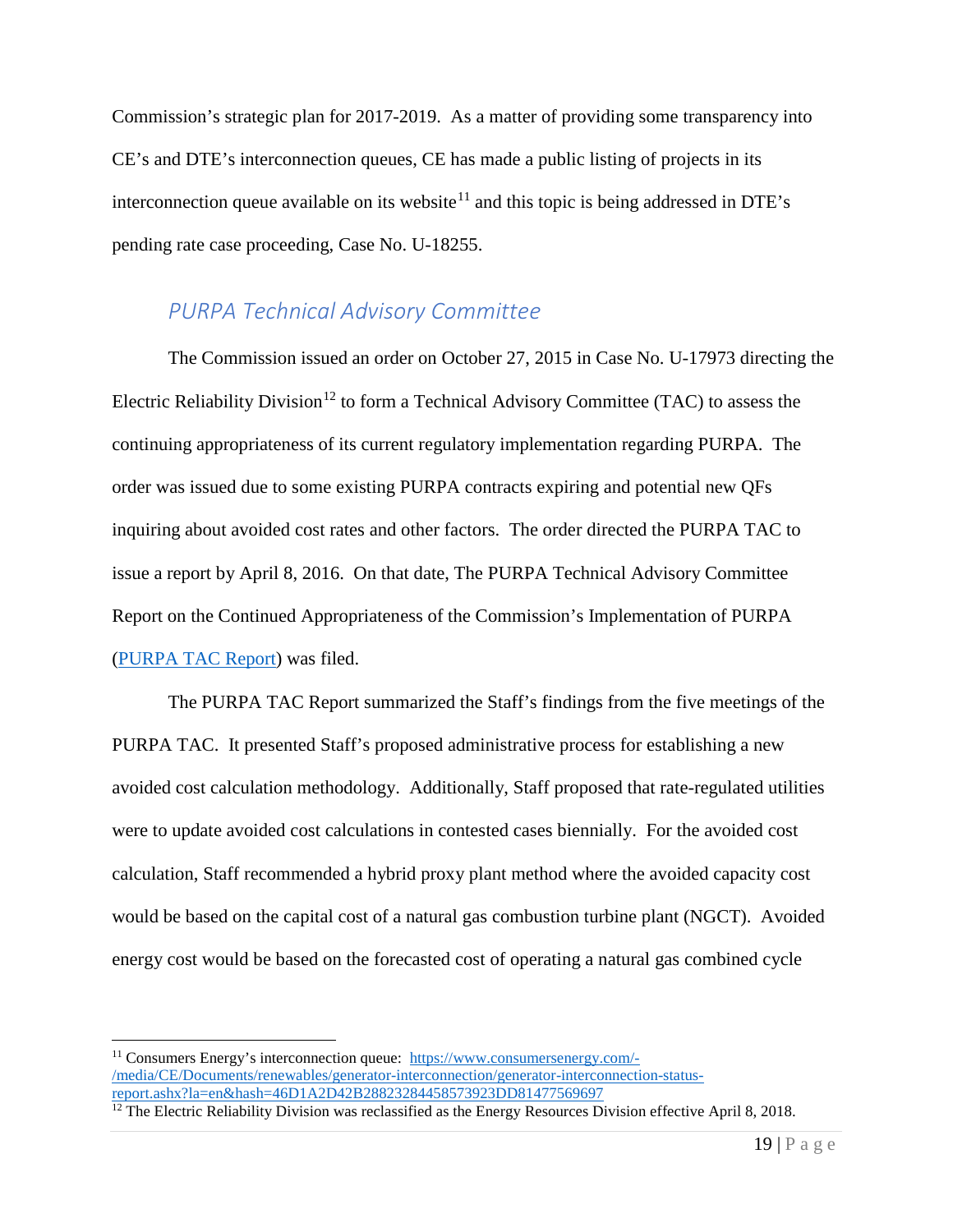plant (NGCC), or actual or forecasted MISO locational marginal prices. Staff proposed that the QF can select the energy rate option that most effectively suits its needs. Staff also introduced a fixed investment cost attributable to energy (ICE) as a component of the avoided energy payment to QFs. The ICE component is added to account for the fixed-cost differences between a NGCT and a NGCC. Capacity needs would be forecasted for a 10-year planning horizon, as outlined in §292.302 (b)(2) of the PURPA regulations.

In the report, Staff recommended that the renewable energy credits (RECs) generated by the QF stay with the QF. Sale of RECs could be negotiated. Transmission costs and line loss mitigation with respect to the avoided cost calculation was recommended for case-by-case evaluation.

Staff also had recommendations for the Standard Offer tariff and rate. Staff supported a standard rate for existing QFs and QFs that are 5 MW and smaller. While past PURPA contracts had been long term, with some spanning over 30 years, Staff recommended a contract term that spans the shorter of either the QF financing period or 17.5 years for new QFs.

A draft version of the PURPA TAC report was circulated to the workgroup participants for comments. Staff reviewed the comments and incorporated them into the final version of the report where appropriate. All comments received were attached to the final report.

#### <span id="page-21-0"></span>*Commission PURPA Proceedings*

After the PURPA TAC Report was issued, the Commission issued an Order on May 3, 2016, in Case Nos. U-18089 et al. directing rate regulated utilities to file their respective avoided cost information in their assigned dockets. The utilities were directed to calculate avoided cost using: 1) the hybrid proxy plant method proposed in the PURPA report; 2) the transfer price method developed under 2008 PA 295; 3) another method, if any, that the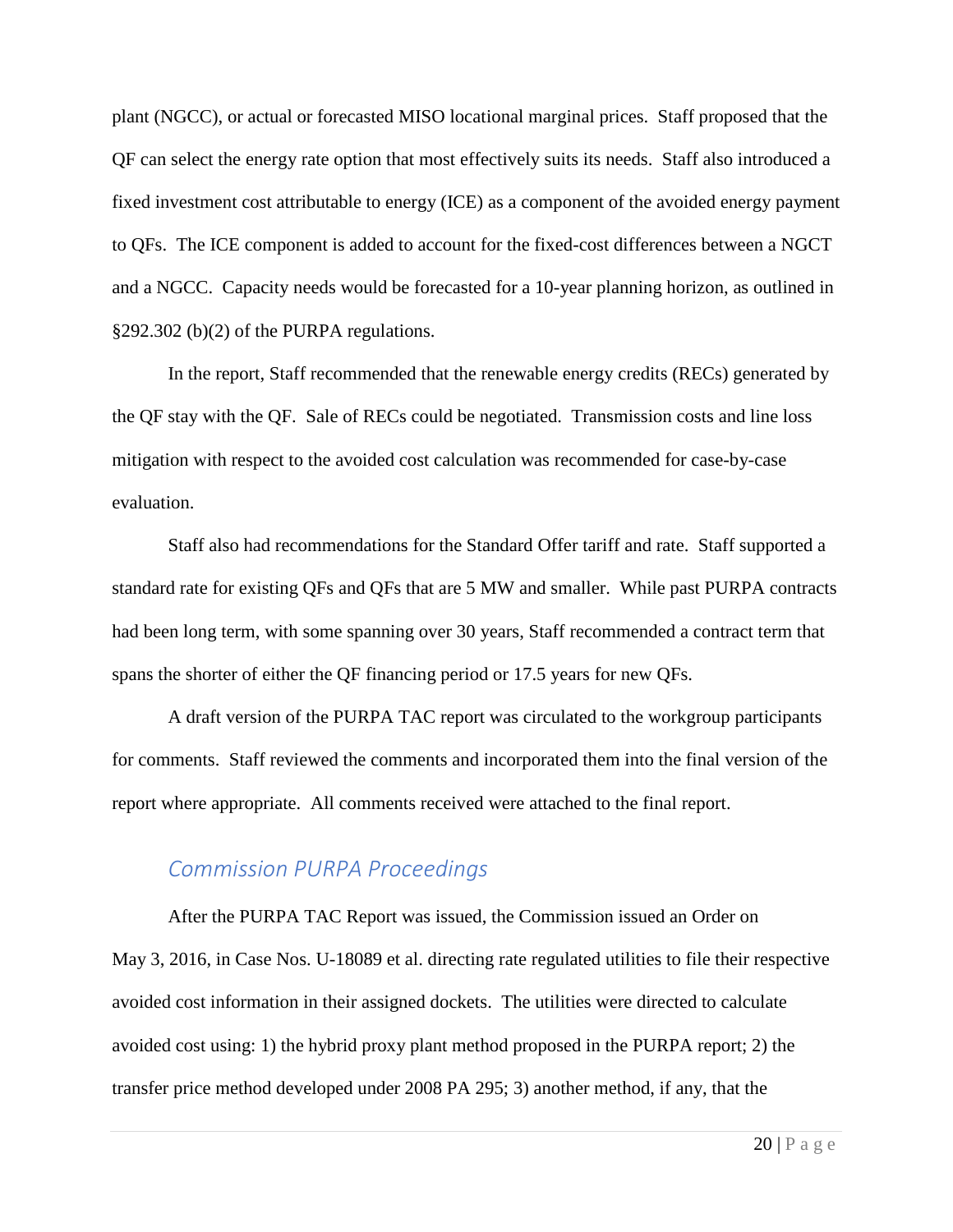company wishes to propose; and 4) proposed standard rate tariffs, including applicable design capacity.[13](#page-22-1) The status of these utility PURPA proceedings are discussed further below.

## <span id="page-22-0"></span>*Avoided Cost and Standard Offer Tariff*

PA 341 also directs the Commission to address avoided cost and a Standard Offer tariff. Section 6v(4) states that the Commission shall "[e]stablish a schedule of avoided cost prices updates for each electric utility."[14](#page-22-2) There are several different methods for calculating avoided costs. The state commission (or, as applicable, the non-regulated utility) determines the method for calculating avoided costs. The chosen method must fit the definition of avoided cost and be non-discriminatory. The avoided cost methodology must also be consistent with FERC rules.<sup>15</sup>

PA 341 Section 6v(4) also states that the Commission shall "[r]equire electric utilities to publish on their websites template contracts for power purchase agreements for qualifying facilities of less than 3 megawatts that need not include terms for either price or duration of the contract. The terms of a template contract published under this subsection are not binding on either an electric utility or a qualifying facility and may be negotiated and altered upon agreement between an electric utility and a qualifying facility."14 PURPA requires each utility to have standard rates for purchases from QFs with project design capacities of 100 kW or less. There may be standard rates for purchases from QFs with project design capacities greater than 100 kW. The Commission is considering parameters of avoided cost, Standard Offer tariffs, and PPAs as part of the PURPA proceedings which are described in the next section of this report.

<span id="page-22-1"></span><sup>&</sup>lt;sup>13</sup> Order U-18089 et al. http://www.michigan.gov/documents/mpsc/u-18089etal 5 3 2016 565229 7.pdf  $14$  MCL 460.6v(4)

<span id="page-22-3"></span><span id="page-22-2"></span><sup>15</sup> PURPA Title II Compliance Manual

[http://www.eei.org/issuesandpolicy/stateregulation/Documents/PURPA\\_Title\\_II\\_Manual.pdf](http://www.eei.org/issuesandpolicy/stateregulation/Documents/PURPA_Title_II_Manual.pdf)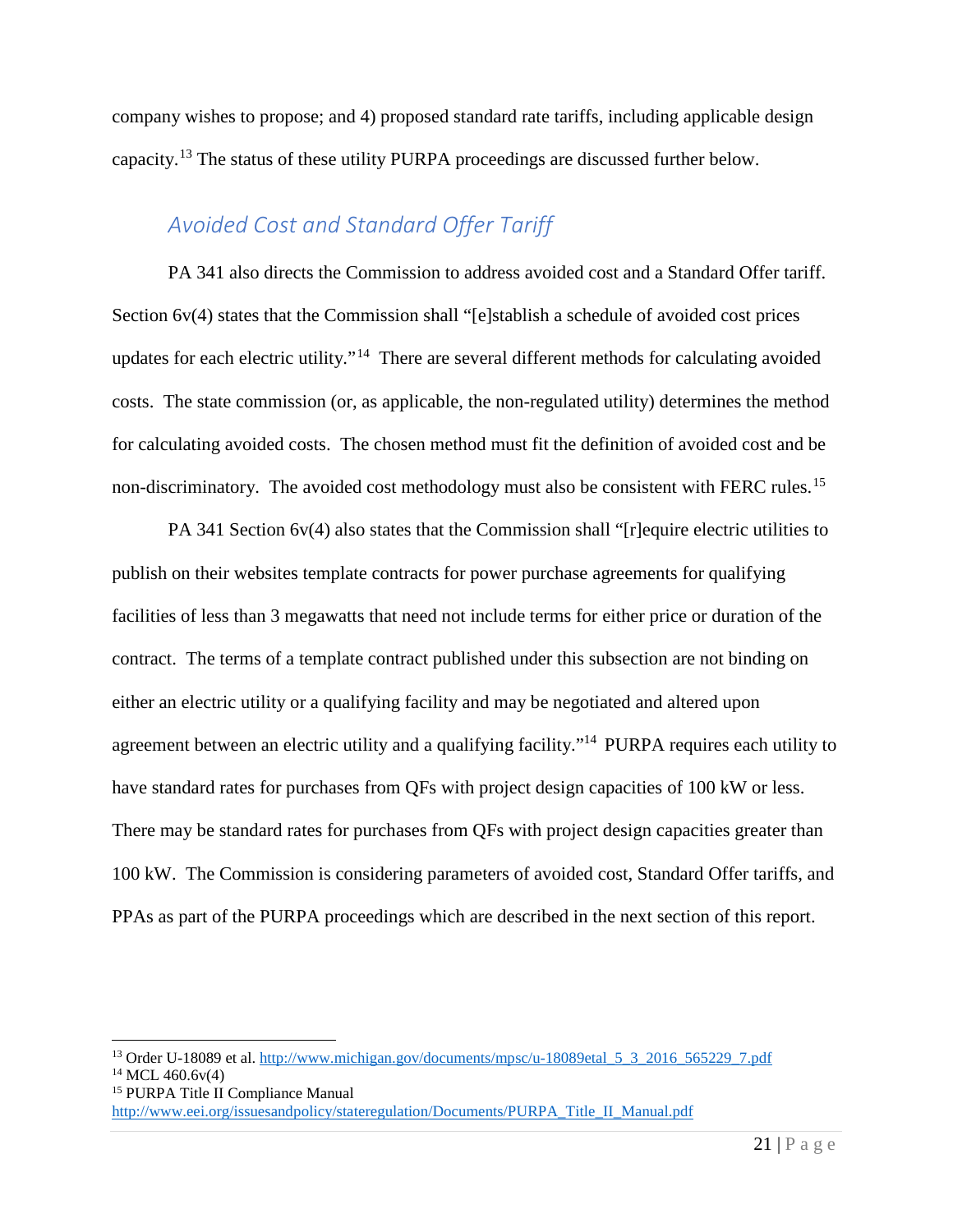## <span id="page-23-1"></span><span id="page-23-0"></span>Ongoing PURPA Proceedings

## *Alpena Power Company*

The Alpena Power Company (Alpena) filed an Application Providing Avoided Cost Methodology in Case No. U-18089 on June 17, 2016. Alpena is an investor-owned utility in Michigan with no company-owned generation facilities. Alpena purchases 100% of its power, with most of the purchased power supplied by CE under a contract that expires in 2024.<sup>16</sup>

After a prehearing conference and one round of testimony, Alpena filed a Settlement Agreement with the Commission on June 5, 2017 and an Amended Settlement Agreement on June 7, 2017. The amended settlement agreement states that until January 1, 2025, Alpena's avoided cost is the cost that Alpena pays to CE for supplemental power under a 30-year contract ending December 31, 2024. On January 1, 2025, Alpena's avoided cost will be the rates for capacity and energy stated in the Standard Offer tariff.

The amended settlement agreement also states that the Commission will review Alpena's avoided cost on a biennial basis. Alpena's Standard Offer tariff size cap will be 1 MW for the first two-year term prior to the first biennial review. Line loss savings will be evaluated on a case-by-case basis. All RECs will remain the property of the QF. The amended settlement agreement also included Alpena's proposed Standard Offer tariff sheets. Because Alpena purchases most of its power from CE, the settlement of this case is awaiting a final Commission order in U-18090 (CE Avoided Cost Proceeding).

<span id="page-23-2"></span><sup>&</sup>lt;sup>16</sup> Under its Consumers Energy contract, Alpena purchases two types of power, Firm and Supplemental. Alpena purchases 35 Megawatts of Firm power from Consumers Energy on a continuous basis, measured and billed in kilowatt-hours. In addition to those purchases, Alpena also, on an as needed basis throughout each month, purchases Supplemental Power from Consumers to meet all energy demands above each month's purchase of its Firm Power purchase requirement.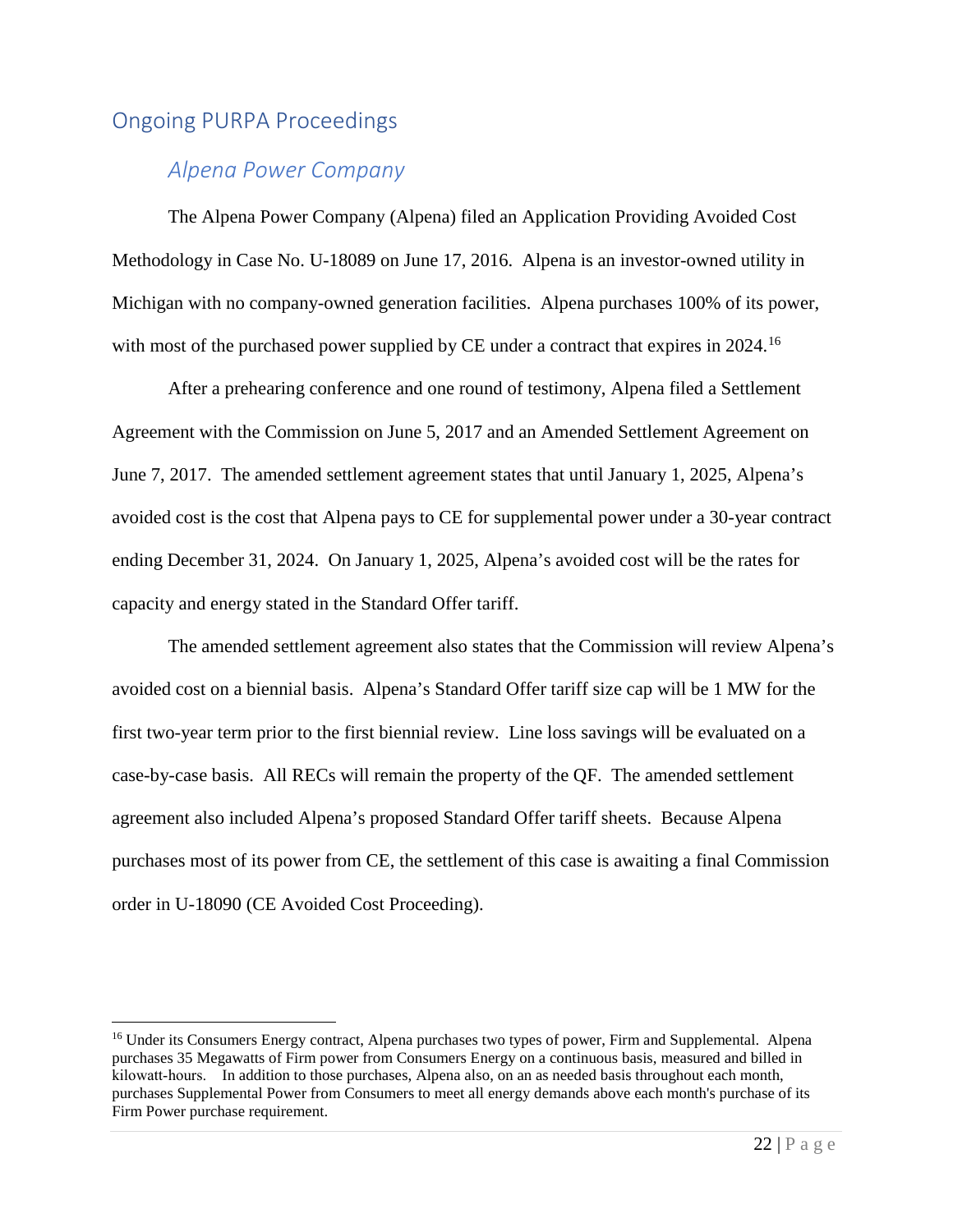#### <span id="page-24-0"></span>*Consumers Energy Company*

Consumers Energy Company (CE) filed an Application Providing Avoided Cost Methodology in Case No. U-18090 on June 17, 2016. On May 31, 2017, an order was issued in this case approving Staff's hybrid-proxy plant method as the most appropriate method for calculating CE's avoided capacity and energy costs. A 10-year, capacity planning horizon was also determined to be reasonable. The design capacity for the Standard Offer tariff was set at 2 MW, with term lengths to be set at five, 10, 15, or 20 years at the QF's option. This order also determined that any RECs generated would belong to the QF under the Standard Offer and PPAs. The Commission committed to reviewing PURPA rates every two years.

The May 2017 order remanded the case so that parties could file testimony addressing several inputs for calculating the avoided capacity cost using a natural gas combustion turbine unit and avoided energy cost using a natural gas combined cycle as proxy plants.

On July 31, 2017, a further order was issued in this case. This order provided guidance regarding inputs to the NGCT model, as well as an appropriate heat rate and assumed capacity factor for the NGCC proxy unit. However, the case was remanded a second time to allow parties to file testimony and exhibits supporting forecasted natural gas prices, including a levelized energy payment, a proposed energy payment schedule, and final Standard Offer tariff.

On November 21, 2017, the Commission issued a final order in this case. The order determined that the NGCT inputs from CE were appropriate and set the avoided capacity cost at \$140,505/ZRC-year. The order approved the use of regional EIA Forecasted Natural Gas Delivered Price. The order also determined that CE's inputs for NGCC fixed and variable cost should be included in calculations for fixed and variable operations and maintenance costs. The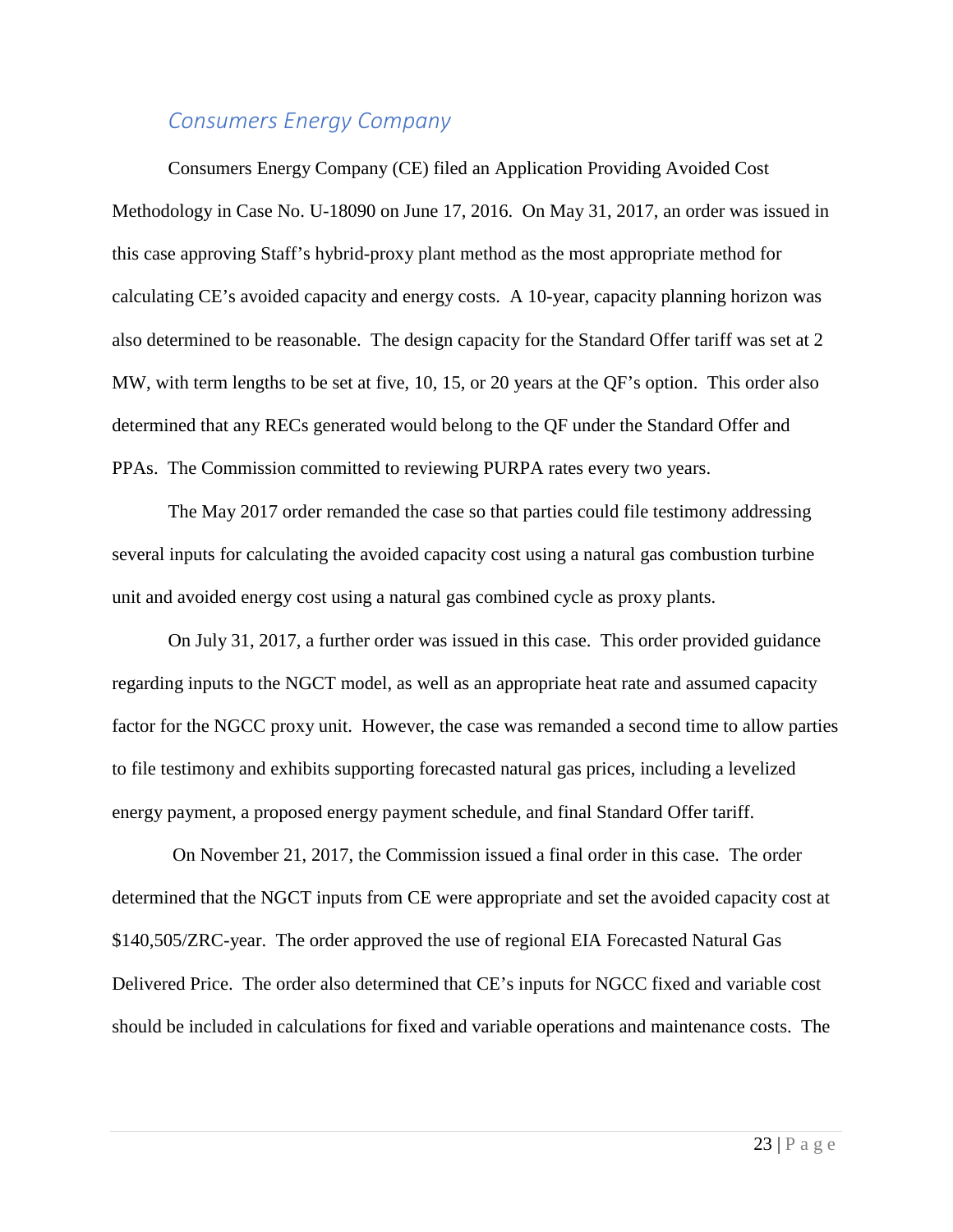order also stated that because ICE is part of energy, the 2.37% line loss factor should be added to the sum of the avoided energy cost plus ICE.

After the final order was issued in this case, CE filed a Petition for Rehearing and Clarification on December 20, 2017. The Company also filed a Motion to Stay Capacity Purchase Obligation the same day. On December 20, 2017, CE also filed an Application to Reset Avoided Capacity Costs in Case No. U-18491. The Company submitted testimony that its capacity need had changed from what it filed in Case No. U-18090 and that it no longer had need for new capacity over the 10-year planning horizon. With no capacity need, CE stated that avoided capacity cost should be set at the MISO Planning Resource Auction (PRA) price for all new PURPA QF offers to sell capacity to the Company.

The same day, December 20, 2017, the Independent Power Producers Coalition of Michigan also filed a Petition for Rehearing in this case. The Commission also issued an order in this case on December 20, 2017. The order suspended implementation of avoided costs for capacity and energy until petitions for rehearing could be addressed. The order also suspended the Standard Offer tariff for CE.

After responses from the parties to this case, the Commission issued a subsequent order in this case on February 22, 2018. This order grants, in part, CE's Petition for Rehearing and reopens the U-18090 proceeding. CE was directed to file its final Standard Offer tariff and draft PPA by March 1, 2018. In the February 22 order, the Commission found that "…to allay any concerns that the company may find itself paying the full avoided capacity payment and becoming awash in unneeded QF capacity, the Commission finds it appropriate to limit payment of the full avoided capacity cost to the first 150 MWs in the queue." The order established a hearing date on March 13, 2018 and directed the Administrative Law Judge to complete a briefing by July 16, 2018 with an optional extension up to 30 days for good cause.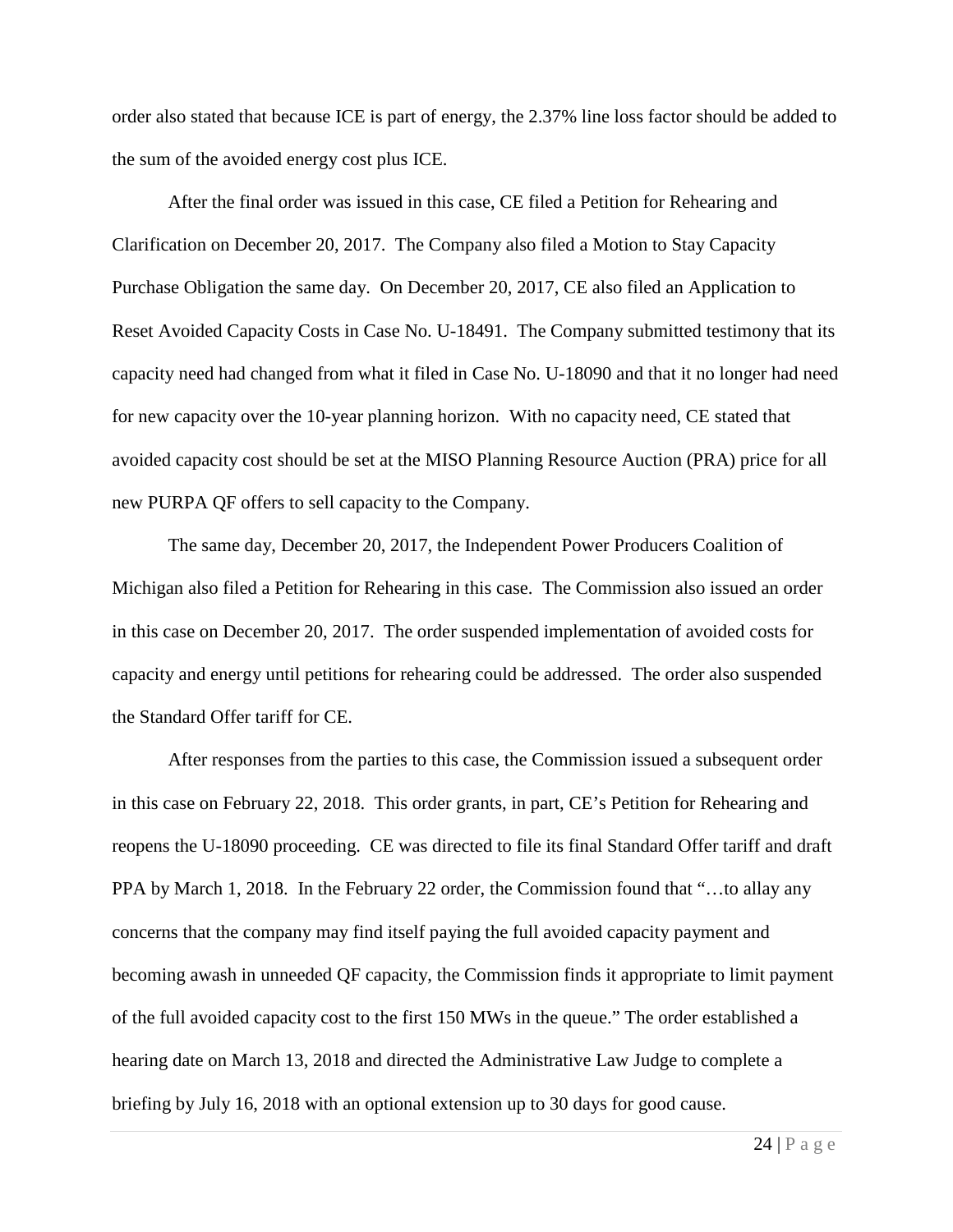#### *DTE Electric*

<span id="page-26-0"></span>DTE Electric (DTE) filed an Application Providing Avoided Cost Methodology in Case No. U-18091 on June 17, 2016. The Commission issued an order on July 31, 2017. This order determined that the most appropriate method for calculating DTE's avoided cost is Staff's hybrid proxy plant method. The Commission also agreed with Staff's investment cost attributable to energy (ICE) payment added to the energy cost to account for the difference between capital costs of a NGCT and a NGCC. A 10-year capacity planning horizon was found to be appropriate, as was a biennial PURPA review. The order also directed DTE to renew existing QF contracts at the full avoided cost rate.

<span id="page-26-1"></span>The Commission order further addressed issues with the Standard Offer tariff. It determined that QFs should be able to choose five, 10, 15, or 20-year contract terms. The design capacity for the Standard Offer tariff was set at 2 MW for DTE. The Commission also determined that RECs generated by the QFs should remain assets of the QFs. This July 31, 2017 Order also remanded the case for further review. Parties were instructed to file proposed inputs to calculate avoided capacity cost based on a NGCT unit and avoided energy cost based on a NGCC unit and the ICE adder calculation by August 15, 2017. Parties were also instructed to file a proposed Standard Offer tariff with cost forecasts. This case is awaiting a Commission order.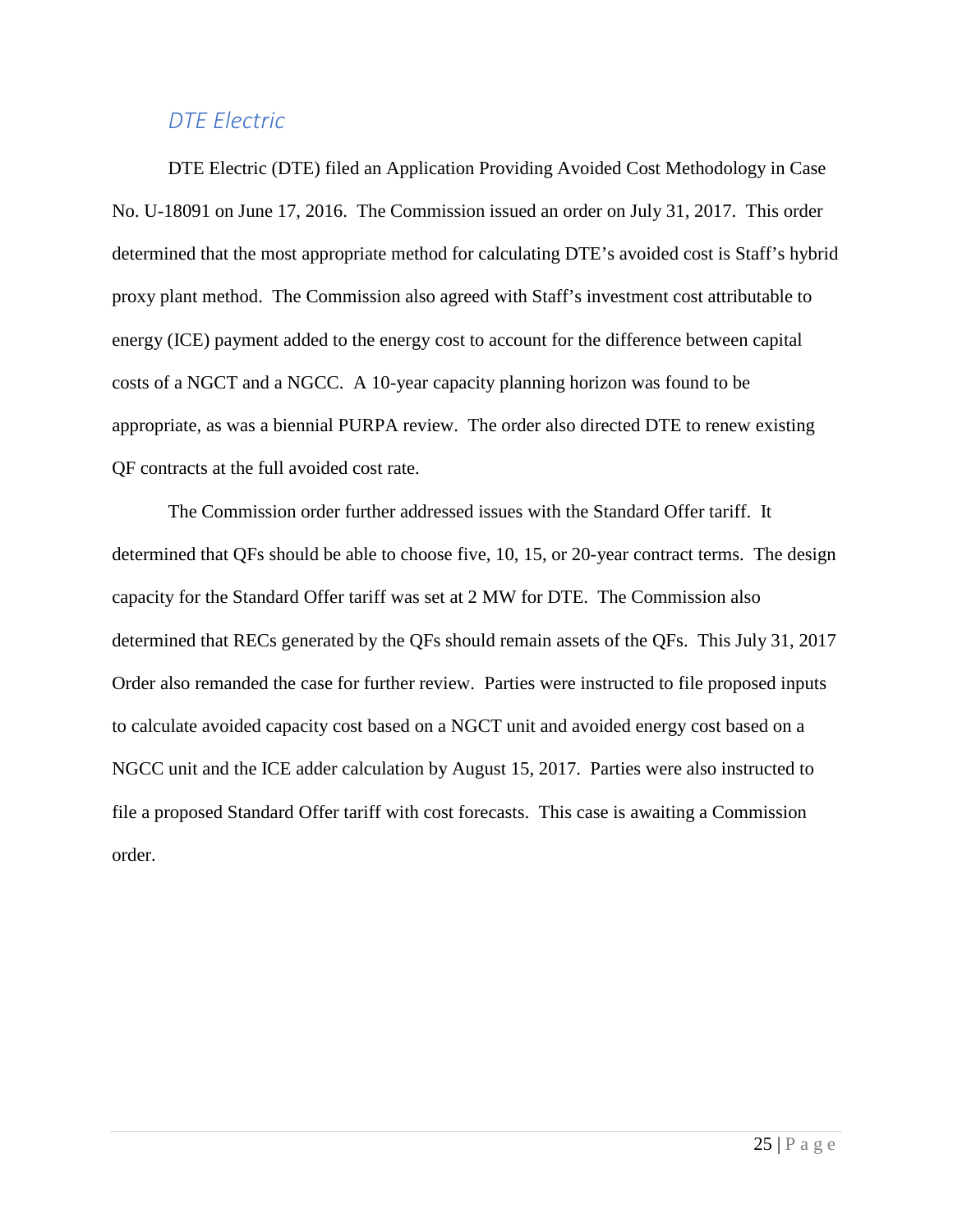## *Indiana Michigan Power Company*

Indiana Michigan Power Company (I&M) filed an Application Providing Avoided Cost Methodology in Case No. U-18092 on June 30, 2016. I&M is a utility organized and existing in Indiana and authorized to do business in Michigan. I&M currently uses avoided cost data based on estimates of the fixed costs of a combustion turbine and I&M's avoided cost of energy. These three-year average avoided cost calculations support current standard offer rates in I&M's cogeneration tariff. The current methodology is approved by the Indiana Utility Regulatory Commission. This case is awaiting a Commission order.

## <span id="page-27-0"></span>*Northern States Power Company-Wisconsin*

Northern States Power Company-Wisconsin (NSP-W) filed an Application Providing Avoided Cost Methodology in Case No. U-18093 on June 30, 2016. NSP-W is an investorowned utility that generates, transmits, distributes, and sells electric energy. NSP-W utilizes a planning mechanism called Upper Midwest Resource Plan. This plan is filed with the Minnesota Public Utilities Commission and is updated every two years. The plan includes a five-year action plan and a 15-year planning period. NSP-W currently has no QFs in its Michigan service territory. The case is awaiting a Commission order.

#### <span id="page-27-1"></span>*Upper Peninsula Power Company*

Upper Peninsula Power Company (UPPCo) filed an Application Providing Avoided Cost Methodology in Case No. U-18094 on June 17, 2016. UPPCo is a small utility located in Michigan's Upper Peninsula, and as such, constructing generation assets would likely not be the most effective way to fulfill the capacity and energy needs of its customers. The company has a contract for capacity through May 31, 2020. The Commission issued an order in this case on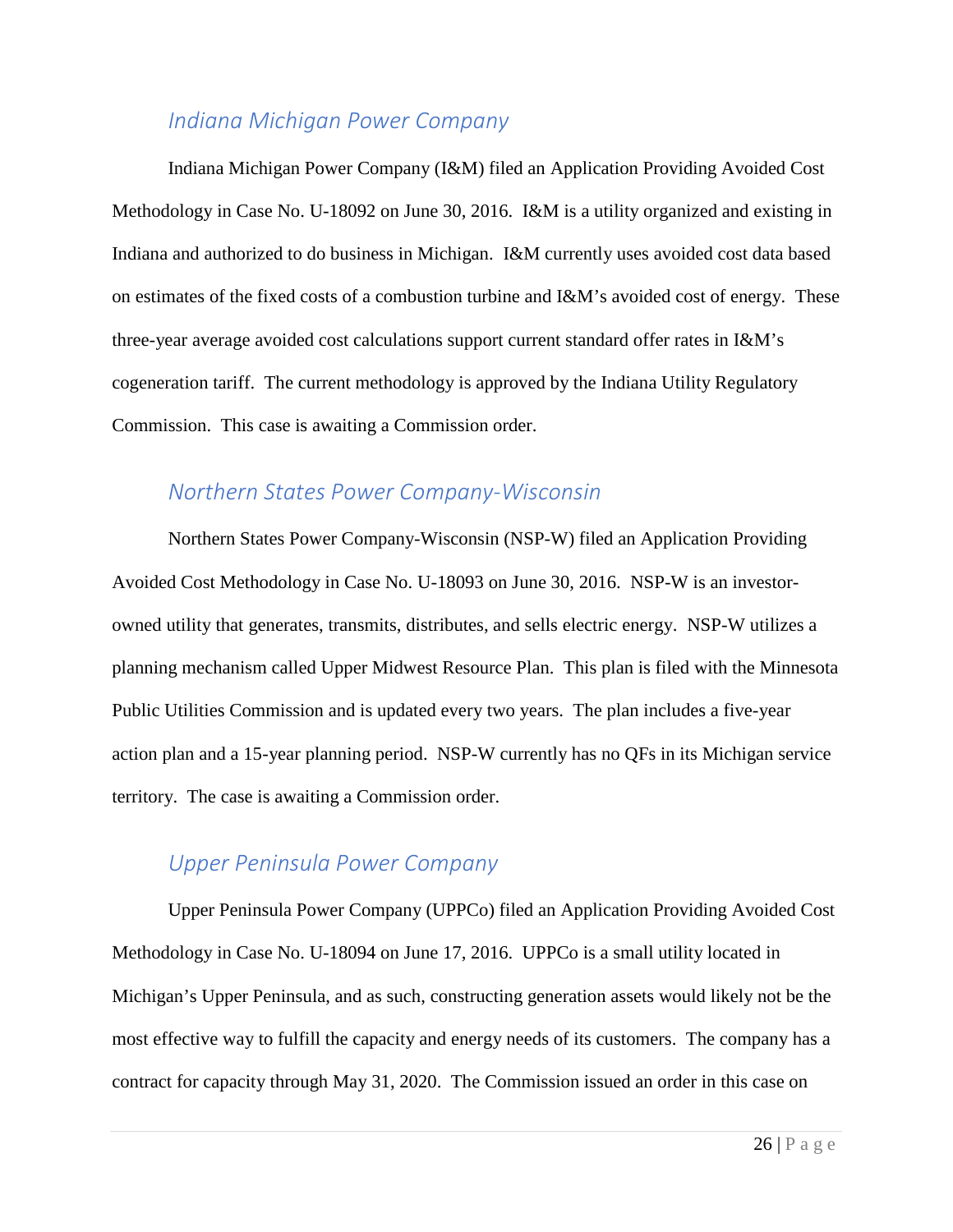September 28, 2017 finding that until May 31, 2020, UPPCo's avoided capacity cost should be set at its capacity contract price at the time that the PURPA contract is entered into, with an adjustment for effective load carrying capability  $(ELCC)^{17}$  $(ELCC)^{17}$  $(ELCC)^{17}$  applied. After May 2020, the appropriate method for calculating avoided capacity cost will be addressed at UPPCo's next PURPA review. The Commission directed UPPCo to file its PURPA review application by February 1, 2019. A 10-year planning horizon for capacity requirements was found to be appropriate for UPPCo.

The order also states that a QF may opt for an avoided energy cost based either on locational marginal price (LMP) at the time the energy is delivered or on UPPCo's forecasted LMP. For LMP to have forecasts for 20 years in the record, the case was remanded, and the parties were directed to file LMP forecasts by October 16, 2017.

The Standard Offer tariff, as addressed in the order, shall be available for a term of five, 10, 15, or 20 years at the QF's discretion. A 1 MW cap was found to be reasonable given the size and limited capacity needs of UPPCo. As part of the remand to reopen these proceedings, parties were directed to file updated Standard Offer tariffs including LMP energy rates for five, 10, 15, and 20 years and line losses by voltage level.

After testimony was filed in response to the September 2017 remand order, a Settlement Agreement was filed on December 15, 2017. The Settlement Agreement included an LMP forecast for five, 10, 15, and 20 years, as well as a Standard Offer tariff from UPPCo. The Commission issued an order on January 23, 2018 approving the Settlement Agreement.

<span id="page-28-0"></span><sup>&</sup>lt;sup>17</sup> ELCC is the amount of incremental load a resource, such as wind, can dependably and reliably serve, while considering the probabilistic nature of generation shortfalls and random forced outages as driving factors for load not being served.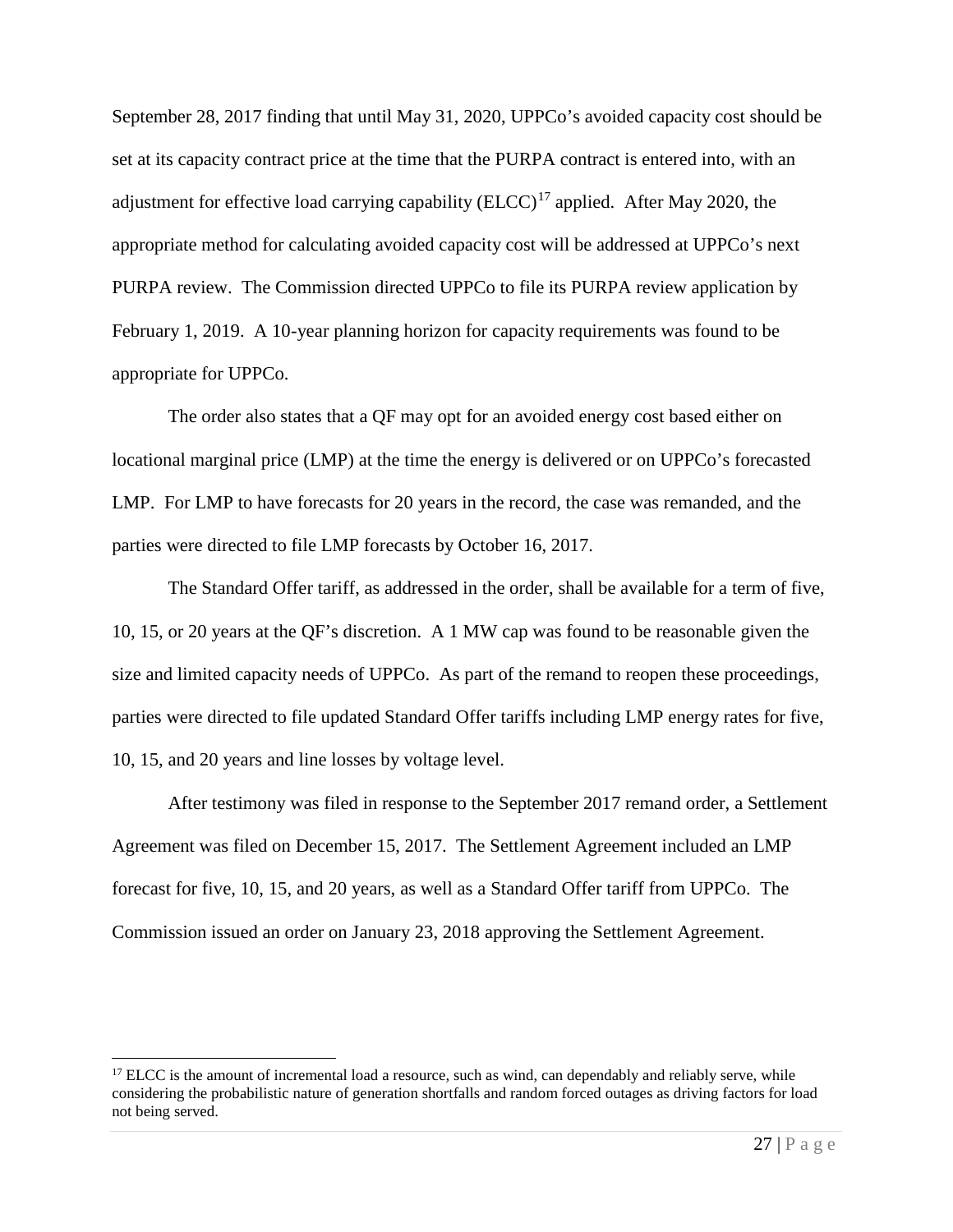## <span id="page-29-0"></span>*Wisconsin Electric Power Company and Wisconsin Public Service Corporation/Upper Michigan Energy Resources Corporation*

Wisconsin Electric Power Company (WEPCo) and Wisconsin Public Service Corporation (WPS) issued Applications Providing Avoided Cost Methodology in Case Nos. U-18096 and U-18095 on June 30, 2016. The two cases were consolidated on December 7, 2016. WEPCo filed two proposed customer generation tariffs in its Application to reflect standard rates for purchasing from QFs. WPS filed its standard rates for purchasing from QFs within its three parallel generation tariffs. The WPS Application also referenced the formation of a new utility, Upper Michigan Energy Resources Corporation (UMERC) pending in Case No. U-18061.

After the formation of UMERC in January 2017, all the Michigan customers from WEPCo and WPS will be transferred to UMERC, with the exception of the Tilden Mining Company L.C. (Tilden). Tilden will remain a customer of WEPCo under a special contract approved by the Commission, in Case No. U-17862 on April 23, 2015, until UMERC places new generation in service. UMERC will be a small utility and will contract power from WEPCo and WPS under full requirements PPAs. As described in Case No. U-18224, a Certificate of Necessity (CON) was filed for UMERC to construct two reciprocating internal combustion engine (RICE) electric generation facilities in Michigan's Upper Peninsula (UP). The PPAs between UMERC and WEPCo and WPS will remain in effect until the RICE units become operational. With these RICE units in operation, UMERC will have excess generation.

Because it will only serve a single customer (Tilden) until 2019, WEPCo has submitted testimony that it is unnecessary to establish an avoided cost. Staff supports this view and testified that it would be administratively inefficient to establish an avoided cost for WEPCo for such a short time period. The cases are awaiting Commission orders.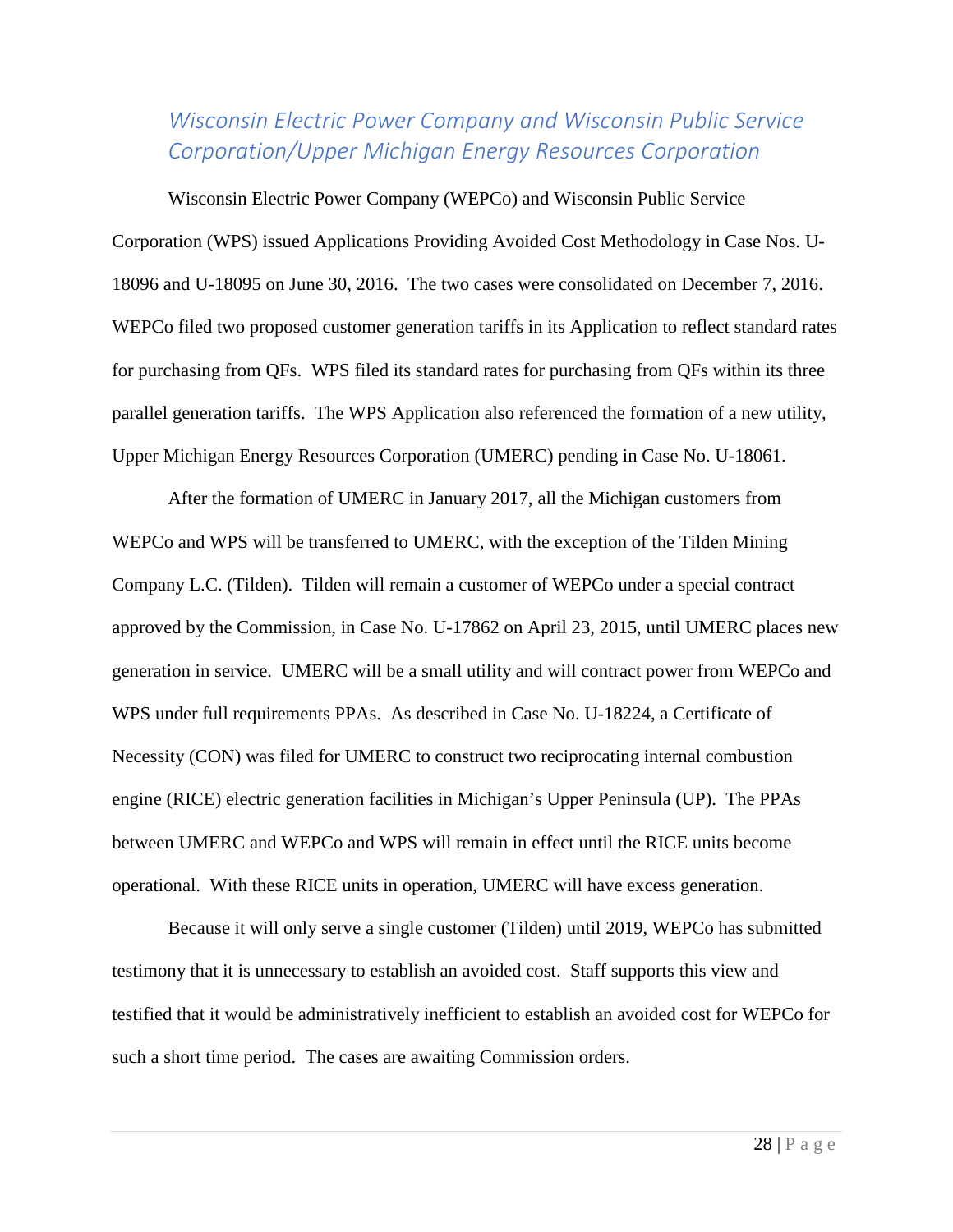# <span id="page-30-0"></span>*Supplemental, Backup, Maintenance, and Interruptible Power (Standby Service)*

There has been increasing interest in rates for utility standby service. Standby service is a benefit provided by the utility that makes energy and capacity available to the customer in the event that a customer's generator is unable to operate. Standby rates are paid by retail customers who have on-site electric generating facilities and use the utility for back-up service. PURPA requires utilities to provide standby service to QFs on a non-discriminatory basis. In an order issued on November 2015, the Commission directed Staff to establish the Standby Rate Working Group (SRWG) to review current standby tariffs and develop recommendations for improvements to these tariffs. The SRWG met six times in 2016 with participation from utilities, current and future standby customers, and Commission Staff. The meetings included presentations and discussions. Comments were also accepted on drafts of each report before being issued by the SRWG.

The first report was issued on August 19, 2016.<sup>18</sup> The primary focus of that report was solar generation. The report outlined the main rate components of standby tariffs and summarized the tariffs used by CE and DTE. "The preliminary analysis completed by Staff as part of the SRWG activities indicates that it is not necessary for non-residential, self-generation solar projects to take service under a standby service tariff provided the normal service tariff incorporates a delivery demand charge and either a power supply demand charge or accurate time of use rates."<sup>[19](#page-30-2)</sup> Staff indicated that a supplemental report was needed to address non-

<span id="page-30-1"></span><sup>&</sup>lt;sup>18</sup> https://mi-psc.force.com/s/filing/a00t0000005pVNCAA2/u177350392<sup>19</sup> Standby Rate Working Group (SRWG) Report https://mi-

<span id="page-30-2"></span>[psc.force.com/s/filing/a00t0000005pVNCAA2/u177350392](https://mi-psc.force.com/s/filing/a00t0000005pVNCAA2/u177350392)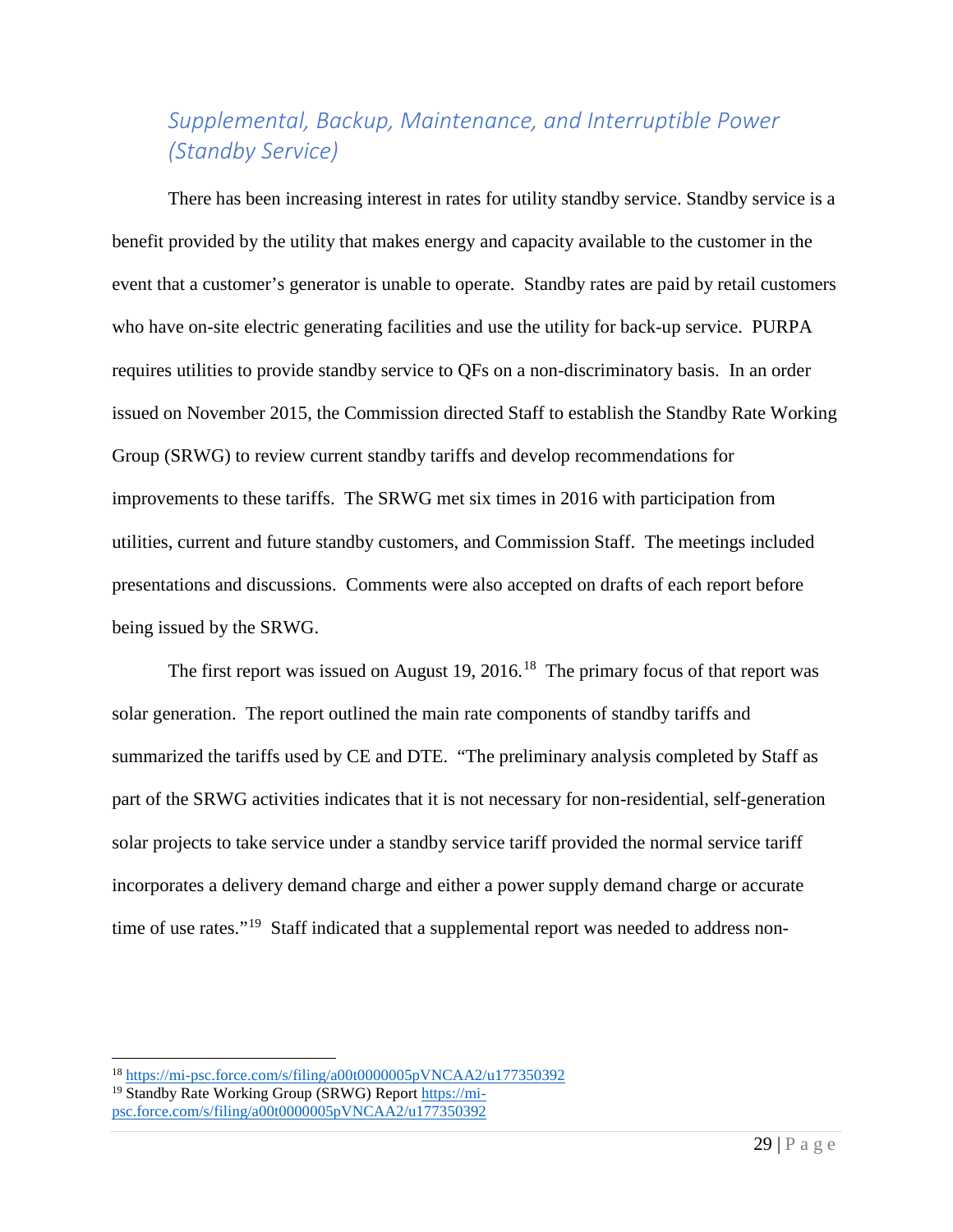intermittent standby service tariff design and to update its solar standby recommendations if needed.

The second report from the SRWG was issued in June of  $2017<sup>20</sup>$  $2017<sup>20</sup>$  The supplemental report focused on non-intermittent standby service tariff design. The report also presented Staff's recommendations on standby service tariffs for both combined heat and power (CHP) and solar self-generation. The SRWG issued a list of seven recommendations for standby service tariffs. These recommendations can be found in the Standby Rate Working Group Supplemental Report.<sup>[21](#page-31-1)</sup>

Standby rates have been traditionally reviewed in rate cases. In the most recent rate cases of CE and DTE, standby rates have been included as a rate case issue.<sup>[22](#page-31-2)</sup> PURPA includes a provision requiring utilities to provide standby service as follows:

> (c) Rates for sales of back-up and maintenance power. The rate for sales of backup power or maintenance power

> (1) Shall not be based upon an assumption (Unless supported by factual data) that forced outages or other reductions in the electric output by all qualifying facilities on an electric utility's system will occur simultaneously, or during the system peak, or both: and

> (2) Shall take into account the extent to which scheduled outages of the qualifying facilities can be usefully coordinated with scheduled outages of the utility's facilities.<sup>[23](#page-31-3)</sup>

<span id="page-31-2"></span><sup>22</sup> CE's Rate Case No. U-1832[2 https://mi-psc.force.com/s/global-search/18322](https://mi-psc.force.com/s/global-search/18322) had a final order issued on March 29, 2018. DTE's Rate Case No. U-1825[5 https://mi-psc.force.com/s/global-search/18255](https://mi-psc.force.com/s/global-search/18255) is awaiting an order.

<span id="page-31-0"></span><sup>&</sup>lt;sup>20</sup> [http://www.michigan.gov/documents/mpsc/SRWG\\_Supplemental\\_2017\\_Report\\_576352\\_7.pdf](http://www.michigan.gov/documents/mpsc/SRWG_Supplemental_2017_Report_576352_7.pdf)

<span id="page-31-1"></span><sup>21</sup> <https://mi-psc.force.com/sfc/servlet.shepherd/version/download/068t0000001UMMSAA4>

<span id="page-31-3"></span><sup>&</sup>lt;sup>23</sup> 18 CFR 292.305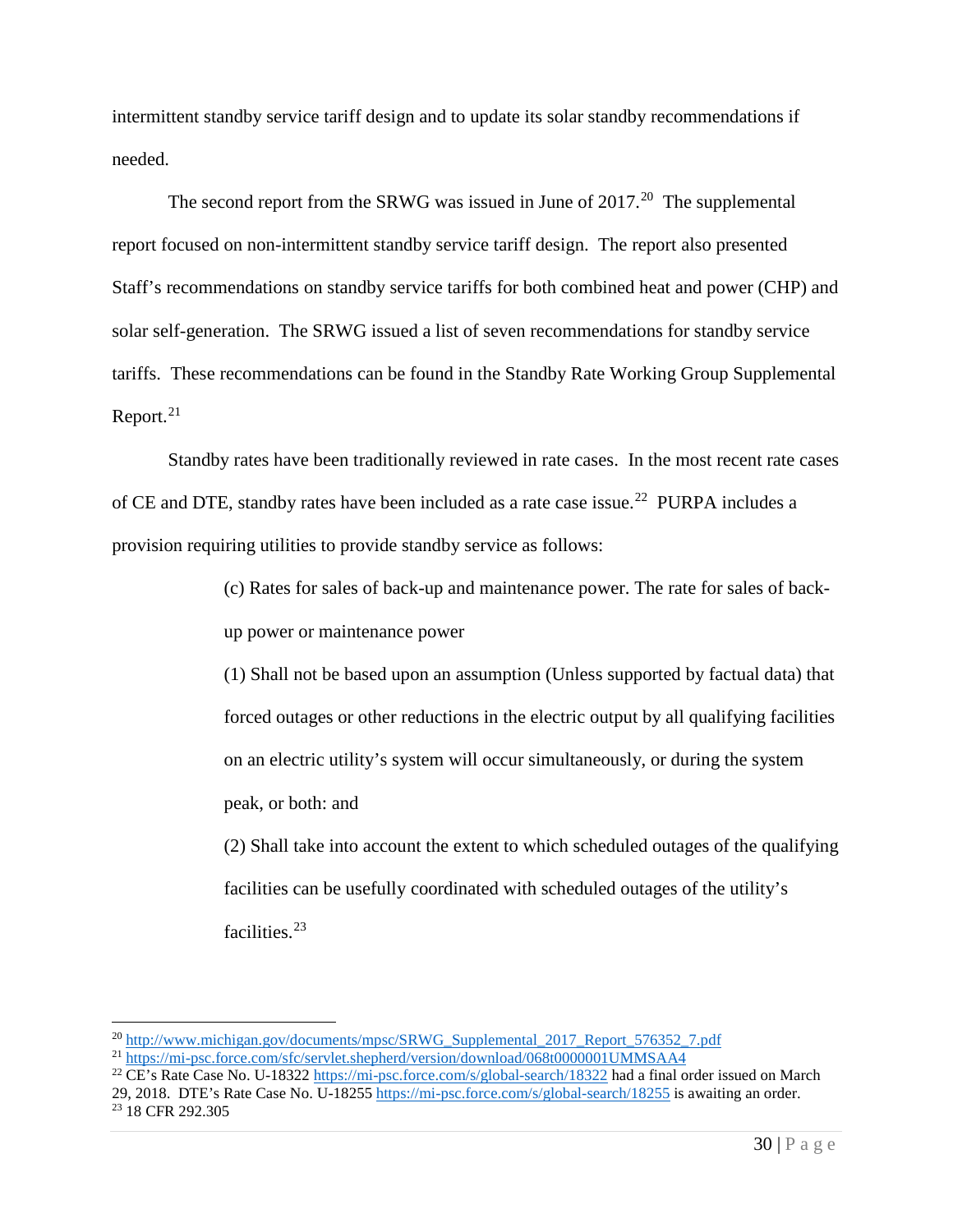Section 6v of PA 341 also directs the Commission to "[r]equire that any prices charged by an electric utility for maintenance power, backup power, interruptible power, and supplementary power and all other such services are cost-based and just and reasonable."[24](#page-32-2) The Commission has determined the appropriate forum for addressing this issue from a procedural standpoint in Case No. U-18090 in its May 31, 2017 order. The Commission found that the "other rate elements of PURPA, namely, maintenance, backup, interruptible, and supplementary power, and other services, are being addressed in other proceedings and need not be addressed here."[25](#page-32-3)

#### <span id="page-32-0"></span>*Case No. U-20095*

To address other issues that have arisen in the PURPA proceedings, the Commission issued an order on February 22, 2018 opening a docket in Case No. U-20095. The Commission requested comments regarding the determination of capacity need, the process for resetting avoided capacity cost, and the criteria for determining whether a legally enforceable obligation has been created. The order also included specific questions for commenters to consider. Comments were due March 19, 2018.

#### <span id="page-32-1"></span>Proposed PURPA Modernization Act of 2017

On November 29, 2017, Representative Tim Walberg (R-MI) introduced H.R. 4476 – PURPA Modernization Act of 2017 to "modernize the Public Utility Regulatory Policies Act of 1978."[26](#page-32-4) The bill intends to amend PURPA in three main areas. First, the bill would amend the method for determining if facilities are considered to be located at the same site. By converting

<span id="page-32-2"></span> $24$  MCL 460.6v(4)

<span id="page-32-4"></span><span id="page-32-3"></span><sup>&</sup>lt;sup>25</sup> May 31, 2017 order in Case No. U-18090<https://mi-psc.force.com/s/filing/a00t0000005ppT3AAI/u180900162><sup>26</sup> H. R. 4476<https://www.congress.gov/bill/115th-congress/house-bill/4476/text>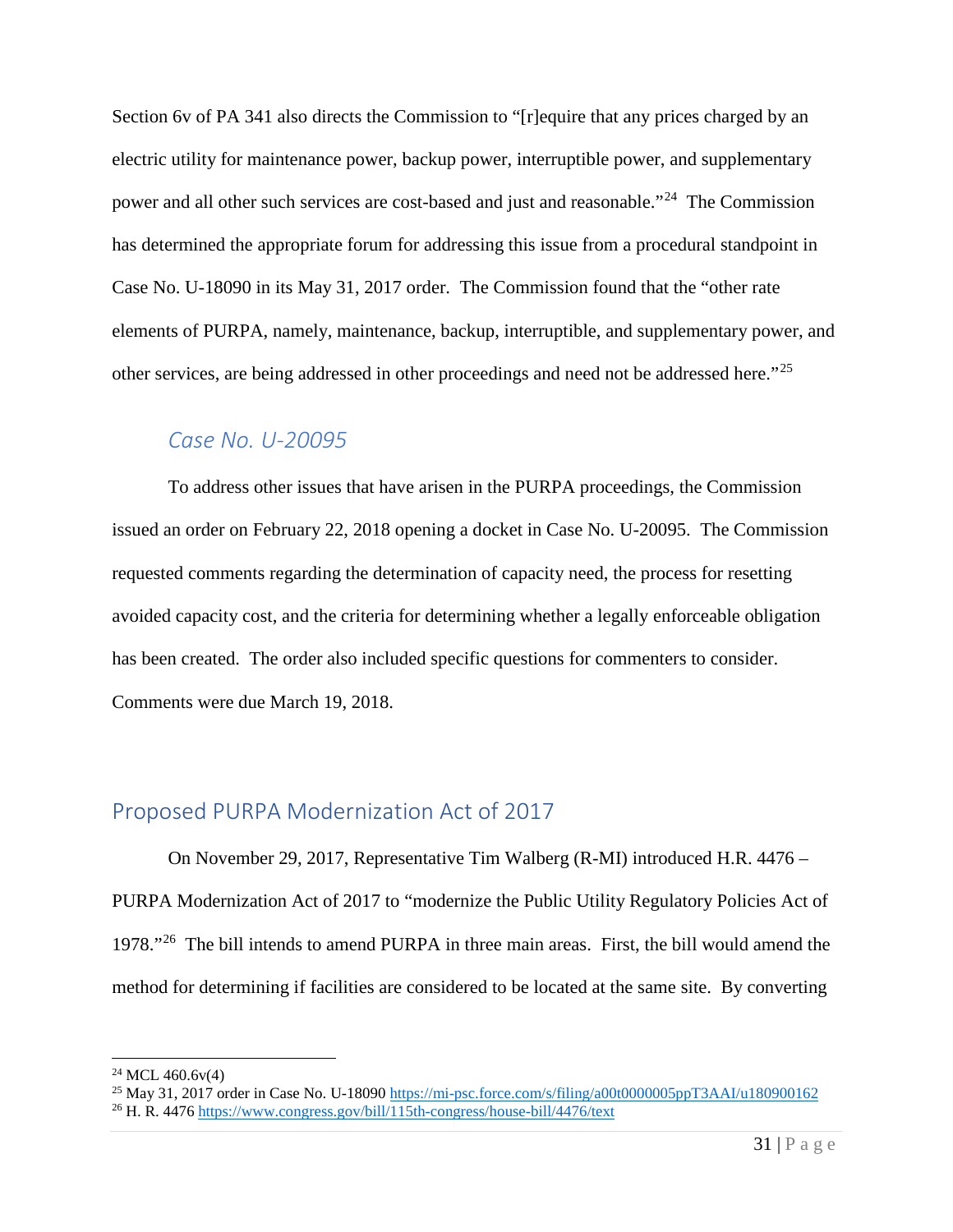the "one-mile" rule into a rebuttable presumption, the PURPA Modernization Act of 2017 aims to ensure that two or more facilities located more than one mile apart are independent. The "onemile" rule was implemented to avoid gaming of the size limitations of QFs, particularly in the case of wind generators, by requiring generators to be located more than one mile apart.

Next, the bill seeks to amend PURPA by lowering the 20 MW threshold mandatory purchase obligation to reflect an increase in competition in electric markets since PURPA was enacted in 1978. The amendment would state that small QFs with generation capacity of 2.5 MW or greater would have nondiscriminatory access to wholesale markets and, therefore, would no longer be subject to the mandatory purchase obligation described in PURPA.

Finally, the PURPA Modernization Act of 2017 would amend PURPA by empowering state public utility commissions to waive mandatory purchase obligations on a case-by-case basis. The bill states that state or local determination can be made if a utility has demonstrated that additional power is not needed to meet the electricity needs of its customers. A utility can establish that it has no need to purchase additional power through an integrated resource plan and by conducting a competitive resource procurement process for long-term energy resources.

The PURPA Modernization Act of 2017 was introduced as H.R. 4476 in the House of Representatives on November 29, 2017. That same day, it was referred to the House Committee on Energy and Commerce. On December 1, 2017, the bill was referred to the Subcommittee on Energy.